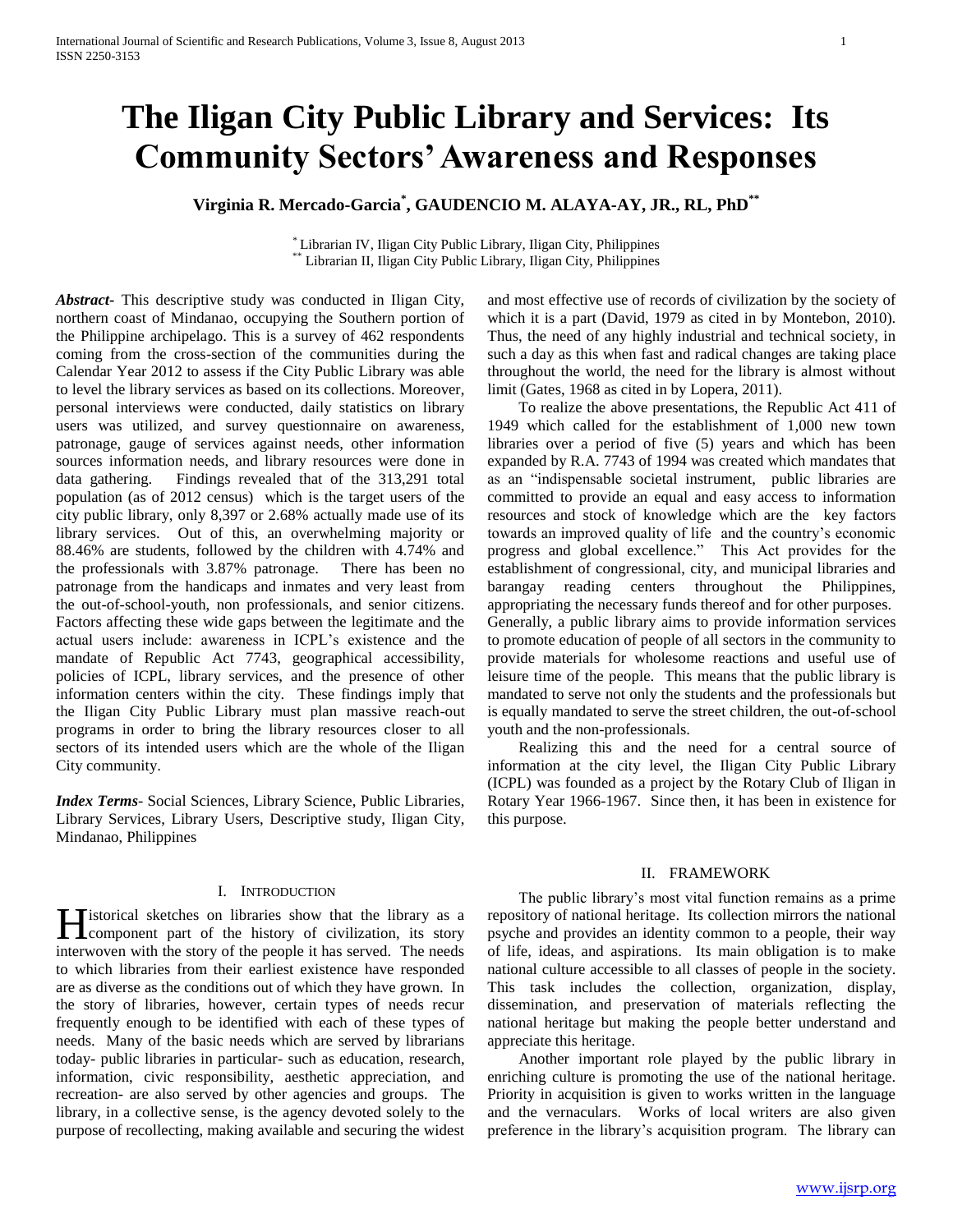help elevate the national language for serious works at the same time in bringing valuable writings to the segment of the reading public, which would prefer it. Thus, the so-called local history collection, which is the incumbent function of the public library. A more specific purpose of a public library is to put together, preserve and administer books and related educational materials in organized collections, to promote through guidanc3 and encouragement, an enlightened citizenry and enriched personal lives (David, 1979) as cited in by (La Cerna, 2009).

 In actual practice, utilization of library services is often selective maybe due to the method by which library services are delivered, inadequacy of library resources (which could be due to budgetary constraints), geographical location, inadequacy of manpower resources, and lack of community awareness or responsiveness to the services offered. Or maybe there is a failure or oversight on the part of the librarians to meet the very stated mission and vision for which the public library is being created.

 To understand the process of librarianship, we must begin to devote greater effort to examining and re-examining societal needs as to the fountainhead for the services and materials of the library. Information needs of a society change in accordance with the development that is taking place in the nation. As a contributor towards national development, libraries should act as catalyst of change. One of the roles of libraries is to extend the benefits of global information resources to the local communities through the introduction of new technologies in libraries (Jaafar, 1996 as cited in by Fajardo, 2009). Until and unless the problems are tackled at the grassroots level, and unless the current trends in library servicing the cooperative ventures and networking be embraced into the mainstreams of library servicing, it is unlikely that the situation will improve and it is this light that libraries and librarians could continue to overcoming the problems through the intelligent use of information (Yaacob, 1996 as cited in by Yancey, 2011).

 This study aims to assess the role of the Iligan City Public Library towards the Iligan City community as its users. It also intends to recommend strategies to solve or narrow the gap between the target and actual users of the Iligan City Public Library and to propose programs to reach out to the majority of the identified unreached sector of the community.

III. OBJECTIVES OF THE STUDY

# IV. MATERIALS AND METHODS

 To cover all the diverse sectors of the Iligan Community, the respondents were categorized as follows: children, students, out-of-school youth, professionals, non-professionals, senior citizens, handicapped, inmates, and n.e.c. ( or none elsewhere classified). Children below 4 years of age were not included since preparatory school age usually begins at 4. These were further classified into legitimate or target users and the actual users. Though Iligan City has quite number of manufacturing industries, the industrial workers' sector was excluded in this study because a portion of it is already reflected in the professional sector.

 Since distance is one of the determinants of one's visit or patronage of a public library, the forty-four (44) barangays were first divided into two (2) categories: accessible and inaccessible. Then, selection of respondents was made from six (6) accessible barangays (Poblacion, Mahayahay, Saray-Tibanga, Tipanoy, and Ubaldo Laya) and three (3) inaccessible barangays (Mandulog, Dulag, and Digkilaan). Random samples of 20% from each sector of the actual public library users extracted and used as respondents of this study.

| <b>Community Sectors</b>    | <b>Target Users of Iligan City Public Library (ICPL)</b> |       |             |               | <b>Respondents</b> |         |
|-----------------------------|----------------------------------------------------------|-------|-------------|---------------|--------------------|---------|
|                             | $\ast$                                                   |       | $***$       |               | Patrons            | Non-    |
|                             | Legitimate                                               | $\%$  | Actual      | $\frac{0}{0}$ | 20%<br>of          | Patrons |
|                             | $N = 313,291$                                            |       | $(n=8,397)$ |               | Actual             |         |
|                             | (2012)                                                   |       |             |               | <b>Users</b>       |         |
|                             | Census)                                                  |       |             |               |                    |         |
| Children                    | 64,500                                                   | 20.59 | 398         | 4.74          | 80                 | 16      |
| <b>Students</b>             | 55,450                                                   | 17.70 | 7,248       | 88.46         | 150                | 50      |
| <b>Out-of-School Youths</b> | 17,900                                                   | 5.71  | 53          | 0.63          | 11                 | 5       |
| <b>Professionals</b>        | 17,535                                                   | 5.60  | 325         | 3.87          | 65                 | 15      |
| Non-Professionals           | 29,237                                                   | 9.33  | 95          | 1.13          | 20                 | 10      |
| <b>Senior Citizens</b>      | 17,265                                                   | 5.51  | 98          | 1.17          | 20                 | 10      |
| Handicaps                   | 1,400                                                    | 0.45  | $\Omega$    | $\Omega$      | $\Omega$           | 5       |
| Inmates                     | 500                                                      | 0.16  | $\theta$    | $\Omega$      | $\Omega$           | 5       |
| n.e.c.                      | 109,504                                                  | 34.95 |             |               |                    |         |
| <b>TOTAL</b>                | 313,291                                                  | 100%  | 8,397       | 100%          | 346                | 116     |

**Table A. Sectoral Distribution of Population**

*Legend:*

n.e.c. - none elsewhere classified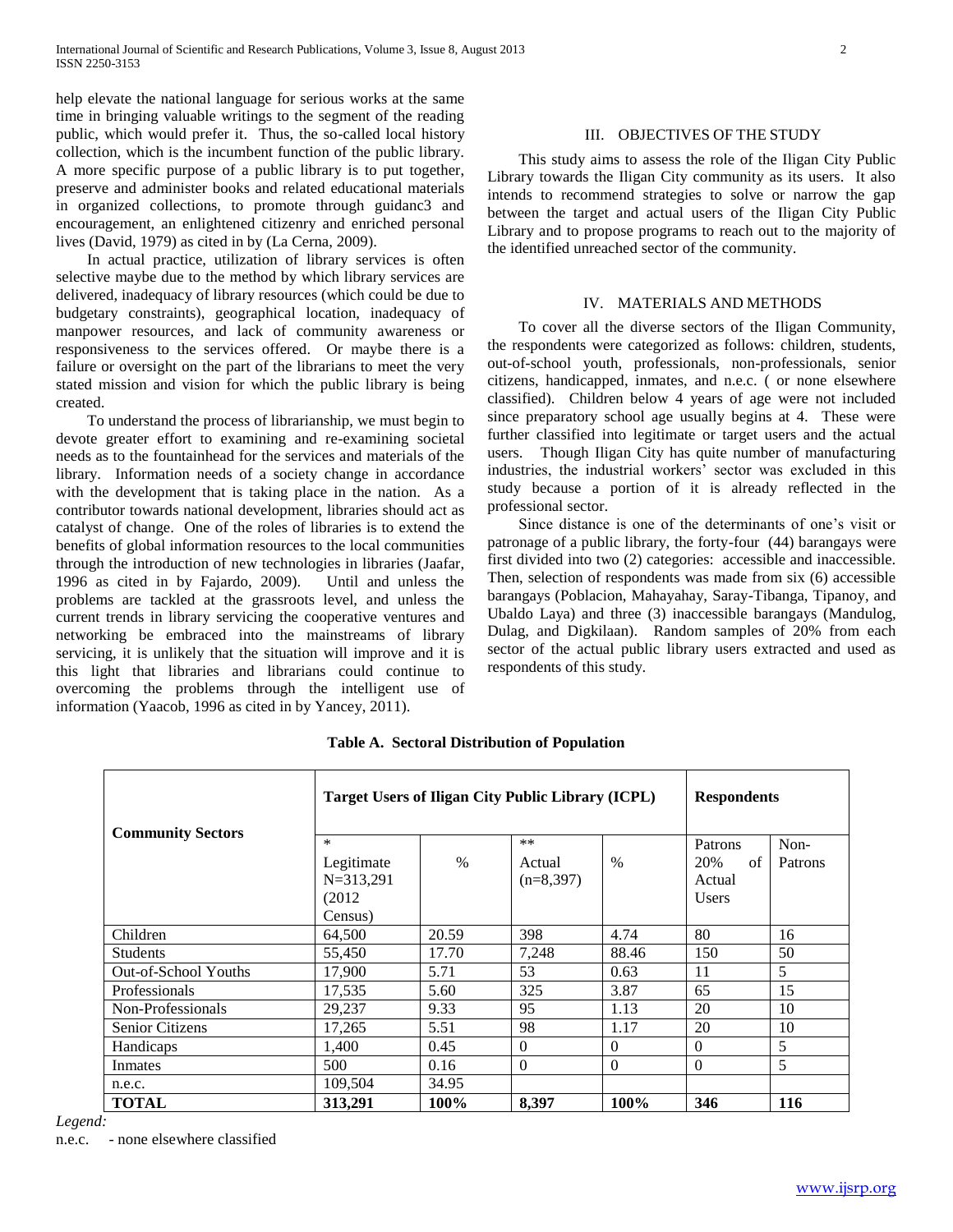- \* Taken from the 2012 Iligan City Socio-Economic Profile
- \*\* Taken from the Users' Logbook of ICPL

 Survey questionnaires and personal interview were the tools used in data gathering. The survey questionnaire consisted of awareness, patronage, and gauge of services against needs, other information sources, information needs, and library source. The personal interviews were made on some patrons of the ICPL, some members of different professional organizations, and other sources to determine the type of services they extended to the public. The daily sitting statistics was used in the data gathering.

 From the daily loan and sitting statistics maintained by the ICPL, the following information were obtained: a) type of materials borrowed; b) subject inquiries, which enabled the researcher to determine the actual information needs of the ICPL users from the different sectors of the community. These statistical records showed that the bulk of the ICPL users are students, most of which are from the nearby national high school and the prominent MSU-Iligan Institute of Technology. Questionnaires were distributed to the different sectors coming from the different barangays in the city. Of the 500 questionnaires fielded, only 642 were retrieved, utilized, and analyzed. The 2012 Iligan City Socio-Economic Profile from the City Planning and Development Office provided that data about the city's statistical profile.

#### V. RESULTS AND DISCUSSIONS

| <b>Community Sectors</b>    | <b>Target Users</b> |         |                     |          |                   |
|-----------------------------|---------------------|---------|---------------------|----------|-------------------|
|                             | Legitimate          | Percent | Actual              | Percent  | Against<br>Actual |
|                             | $(N=313,291)$       |         | $(n=8,397)$         |          | Legitimate        |
| Children                    | 64.500              | 20.59   | 398                 | 4.74     | 0.62              |
| <b>Students</b>             | 55,450              | 17.70   | 7,428               | 88.46    | 13.40             |
| <b>Out-of-School Youths</b> | 17,900              | 5.71    | 53                  | 0.63     | 0.30              |
| Professionals               | 17,535              | 5.60    | 325                 | 3.87     | 1.85              |
| Non-Professionals           | 29.237              | 9.33    | 95                  | 1.13     | 0.32              |
| <b>Senior Citizens</b>      | 17,265              | 5.51    | 98                  | 1.17     | 0.57              |
| Handicaps                   | 1.400               | 0.45    | $\theta$            | $\Omega$ | $\Omega$          |
| Inmates                     | 500                 | 0.16    | $\theta$            | $\Omega$ | $\theta$          |
| n.e.c.                      | 109.504             | 34.95   |                     |          |                   |
| <b>TOTAL</b>                | 313,291             | 100%    | 8,397<br>$(2.69\%)$ | 100%     | 17.06%            |
|                             |                     |         |                     |          |                   |

**Table 1: Profile of Difference Between Legitimate and Actual Public Library Users**

 Out of the total legitimate or target users (313, 291) the actual public library patrons constitute only 8,397 or 2.68% and from this percentage total of actual users, the biggest number of clients were the students. It should be noted that however their big patronage, they only represent 15.48% of the entire student population. It is still insignificant result which could be attributed to the fact that the schools where the students belong have their own school or academic libraries where they are the legitimate users.

 The next bigger number of library patrons were the children with 398 which is 4.74% of the actual users and yet only 0.62% against the total (64,500) children population. At the city public library, there is a special section for the children. However, due to the teeming presence of high school and college students, the children's section was usually occupied even though the librarians did not reach out or orient parents to bring their children to enjoy the library's children's sources.

 The professionals ranked third in its patronage of the public library constituting 325 or 3.87% actual users out of the total patrons of 8,397. Again, it should be noted that this number is only 3.13% of the total 17,535 professionals in Iligan City. In this study, statistics shows 0.63% (53 out of 8,397) patronage came from the out-of-school youth population. Aside from them,

the next least users were the non-professionals. They include the plain housewives, farmers, fishermen, drivers, vendors, etc. Information says that it is the third biggest sector in the community, yet there are only 95 (1.13% actual users) of the total (29,237) non-professionals population.

 There was no patronage from the handicaps and the inmates, apparently because there was no special reach-out programs provided for them. The public library has the collections of Braille materials for the blind, however, there were no trained library personnel to put them into use, and hence, they just kept the materials unused.

 In one hand, age has long been considered a retardant to library use. Older people used the library less than young people did as they reached toward retirement, much of their decline to visit the learning environment because some other priorities (*http:///www.statelibrary.dcr.state.nc.us/jnr/pldevv2.html*;

retrieved 2006). This could be the reason why there were only 1.17% (98) senior citizen users against its total (17,265) population. Another possible reason was the fact that the public library did not have much to offer to them like a music section, where the aged could listen to their old favorite tunes; the memorabilia corner where they could muse over; the senior citizen forum where they could while away their boring free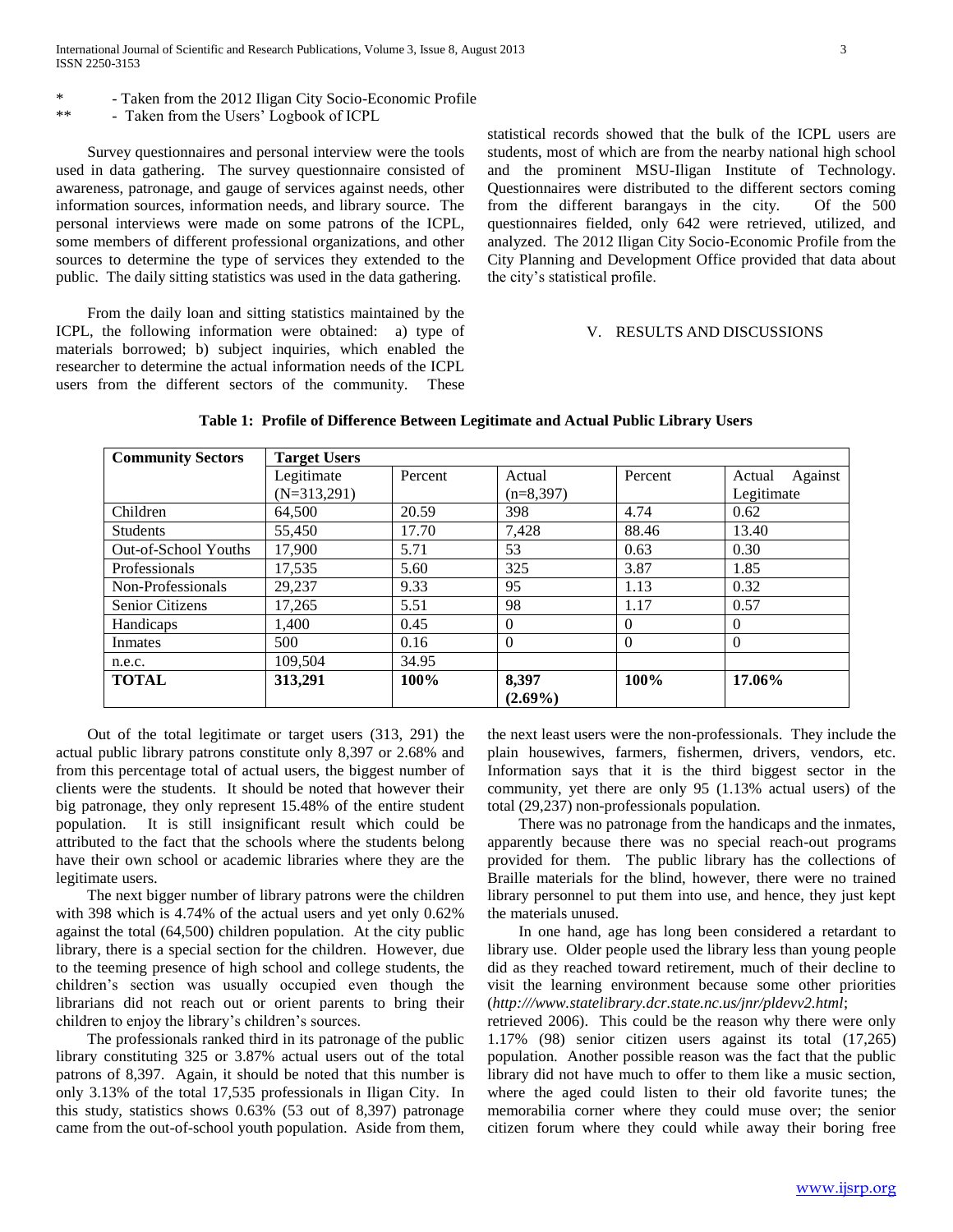times at home; and the like, and if at all there is a faint semblance of this kind of service at the public library, not ever announced to the aged sector at all.

 On the other hand, this profile is corroborated by the findings of (Afan, 1983) as cited in by (Oro, 2008) where the biggest users percentage-wise, of the public library were the high school students, followed by the college students, the children, the professionals and the last, the out-of-school youth. In connection further to the aforesaid findings, Muὴasque's paper presented at the 7<sup>th</sup> Congress of Southeast Asian Librarians, disclosed that public library use is at best reaching only 7% of the population, a fact which does not speak well of public librarianship. This picture does not exclude in any way the public library of Iligan City, Philippines.

**Table 2: Awareness Profile of Non-Library Patrons**

| <b>Community</b>       | <b>Respondents</b> | <b>Existence</b> | <b>Mandate</b> |
|------------------------|--------------------|------------------|----------------|
| <b>Sectors</b>         |                    | Yes              | Yes            |
| (Non-Patrons)          |                    | N <sub>0</sub>   | N <sub>0</sub> |
| Children               | 16                 | 4                | 0              |
|                        |                    | 12               | 16             |
| <b>Students</b>        | 50                 | 22               | 18             |
|                        |                    | 28               | 32             |
| Out-of-School          | 5                  | $\overline{c}$   | $\theta$       |
| Youth                  |                    | 3                | 5              |
| Professionals          | 15                 | 14               | 14             |
|                        |                    | 1                | 1              |
| Non-                   | 10                 | 5                | 3              |
| Professionals          |                    | 5                | 7              |
| <b>Senior Citizens</b> | 10                 | 3                | $\overline{4}$ |
|                        |                    | 7                | 6              |
| Handicaps              | 5                  | 1                | $\overline{0}$ |
|                        |                    | 4                | 5              |
| Inmates                | 5                  | 2                | 1              |
|                        |                    | 3                | 4              |
| <b>TOTAL</b>           | 116                | 53               | 40             |
|                        |                    | 63               | 76             |

 As shown in the table, there is a wide gap in the profile of actual against legitimate or target users of the public library. In its existence, and of the mandate of Republic Act 7743 sources of data on this particular portion of the research are the 116 legitimate but non- patron respondents. For obvious reasons, the usual library clients are excluding. On mere awareness on the city's public library presence, almost half of the respondents replied positively (22 out of 50), while almost half of the professional respondents indicated its awareness. The least aware respondents were the handicaps and then inmates. Totally, there was an almost equal distribution of responses as their respondents' awareness on the existence of the public library as pointed by the findings of the survey.

 Nevertheless, majority (76 or 65.55%) of them were not aware of the mandate of the Republic Act 7743. Obviously, the most informed sectors were the professionals and the students, while the least informed were the persons with disability or handicapped, the out-of-school youth, the inmates, and the children. Gozo (1994) as cited in by Nunag (1998) disclosed similar results that majority of the residents of her hometown

were not aware of the existence of their municipal and/or city public library.

| Table 3: Respondents' Reasons for Awareness of the Public |  |
|-----------------------------------------------------------|--|
| <b>Library Existence</b>                                  |  |

| <b>Reasons</b>                | <b>Frequency</b> | Percent | Rank           |
|-------------------------------|------------------|---------|----------------|
| is<br>It<br>1.<br>near<br>my  | 206              | 51.63   |                |
| residence/office/place        |                  |         |                |
| of work.                      |                  |         |                |
| 2.<br>Through<br>a            | 104              | 22.30   | 3              |
| friend/relative/associ        |                  |         |                |
| other<br>ate<br><sub>or</sub> |                  |         |                |
| librarian/s.                  |                  |         |                |
| 3.<br>Others                  | 89               | 26.07   | $\mathfrak{D}$ |
| <b>TOTAL</b>                  | 399              | 100%    |                |

 The 399 respondents as to how they became aware of the public library's existence had cited several reasons. More than one-half of them (51.63% leaned about the city public library because it is located near their school, residence, office or place of work. This explains why most of its users or clients are the students from the nearby schools. This also shows that these clients are mostly from barangays within the vicinity of the public library. Others answered that they became aware of the public library because it is located along the road where it is visible to passersby, they learned about it through the radio or from their children who regularly researched at the said public library.

 This would imply that in the absence of reach-out services of the public library was among the reasons why most of the legitimate or target users have not been aware of its existence.

**Table 4 : Respondents' Reasons for Unawareness of the Public Library Existence**

| <b>Reasons</b> |                   | <b>Frequency</b> | <b>Percent</b> | Rank |
|----------------|-------------------|------------------|----------------|------|
| 1.             | Have not heard    | 9                | 16.99          | 2    |
|                | about             |                  |                |      |
|                | it/nobody told    |                  |                |      |
|                | me about it       |                  |                |      |
|                | 2. I do not know  | 3                | 5.66           | 3    |
|                | what it is        |                  |                |      |
|                | 3. I though it is | 39               | 73.58          |      |
|                | the library of    |                  |                |      |
|                | the nearby        |                  |                |      |
|                | public<br>high    |                  |                |      |
|                | school            |                  |                |      |
| 4.             | No answer         | 2                | 3.77           |      |
| <b>TOTAL</b>   |                   | 53               | 100%           |      |

 The continuous presence of so many high school students from the nearby school which constitute 73.58% led to the people's expectation that such is a school library. In fact, some, it not most students of the said school shared the same opinion. While some (16.99%) did not hear about the existence of a public library in the city, 5.66% did not what it is all about. This should pause a big a challenge for the city public librarians. Massive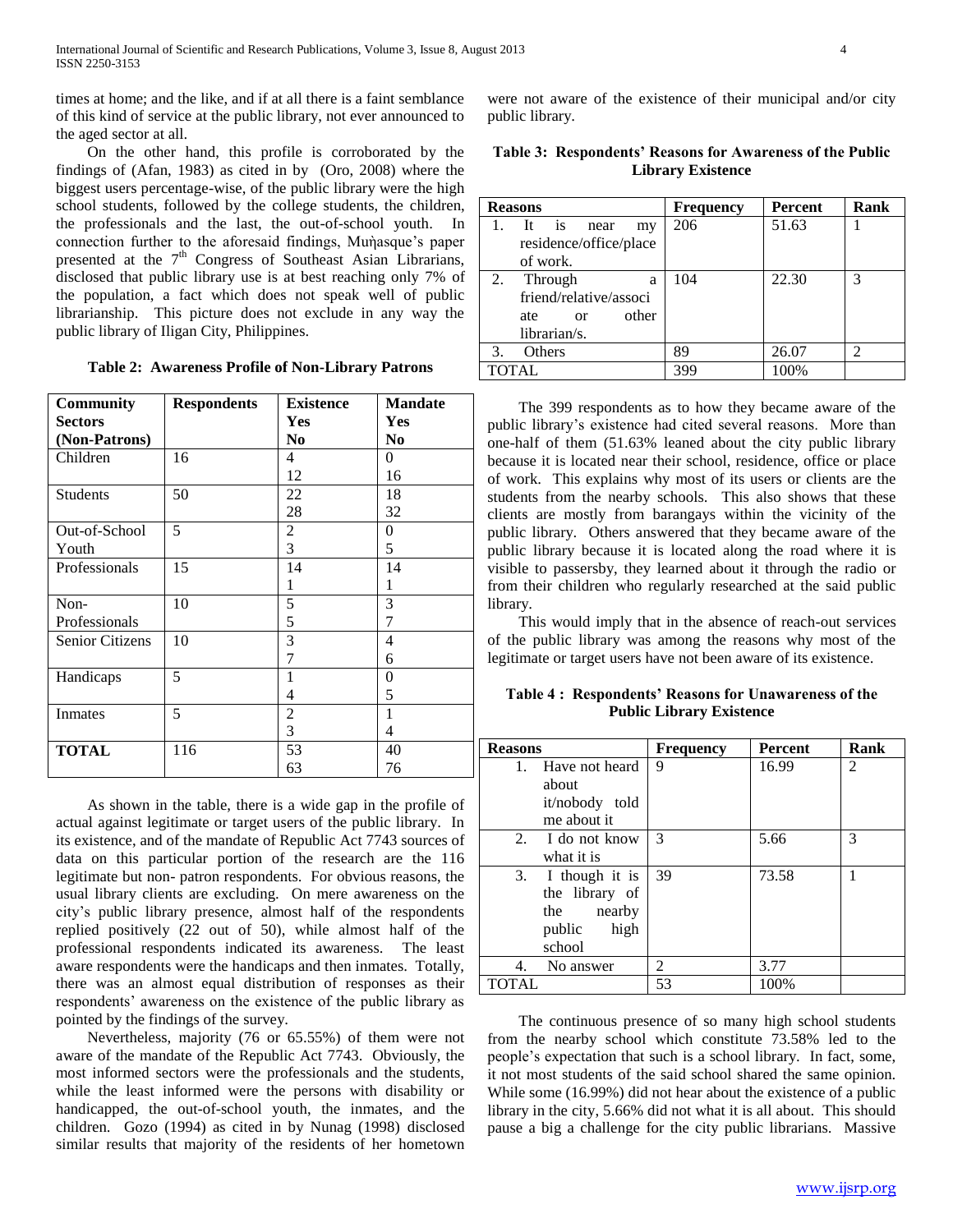out-reach program to announce that the Iligan City Public Library is existed for the unreached clients, to justify the vision and mission for which it was created. Sanchez (1976) as cited in by (Sardo, 2005) remarked that it is not enough that the government plan for the availability of information resources but users of information should be informed that they exist and should know how to obtain them.

# **Table 5 : Non-Patrons' Willingness Profile to Avail of Public Library Services Once Given Orientation**

|              | <b>Frequency</b> | Percent | Rank |
|--------------|------------------|---------|------|
| Yes          |                  | 81.90   |      |
| No           |                  | 15.52   |      |
| No answer    |                  | 2.58    |      |
| <b>TOTAL</b> |                  | 100%    |      |

 Geographical accessibility from the target users' residence, school, or place of work is another factor that inhibits coming in to avail of the library resources. The nature of library services in distant barangays or in the rural areas presents a unique challenge towards information service. The major hindrance in catering to these other legitimate users is how to get the resources to the people who are wildly scattered. Despite this imposing hindrance, 95 or 81.90% of the 116 non-patrons of the public library were still willing to avail of its library services when oriented of what their public library has for them. This is a good indication of the people's thirst for information that can be quenched by the resources found in the library (INFLANET, 2000).

 Considering the limited resources (logistically and manpower) of the public library, this restraining factor really poses a problem. In fact, this is one of the reasons why the 18 respondents were not willing or were not interested to avail the public library's services even if they are oriented of the privileges as mandated by the Republic Act 7743.

**Table 6 : Reasons of Non-Willing Legitimate Users to Avail of Public Library Services Despite of the Orientation**

| <b>Reasons</b> |                     | <b>Frequency</b> | <b>Percent</b> | Rank |
|----------------|---------------------|------------------|----------------|------|
|                | 1. I am too busy/no |                  | 38.89          |      |
|                | time to go there    |                  |                |      |
|                | 2. Too far from my  | 6                | 33.33          |      |
|                | school/residence/   |                  |                |      |
|                | place of work       |                  |                |      |
|                | 3. I do not know    | $\overline{2}$   | 11.11          |      |
|                | how to read and     |                  |                |      |
|                | write               |                  |                |      |
|                | 4. Not interested   | 3                | 16.67          |      |
| <b>TOTAL</b>   |                     | 18               | 100%           |      |

 Being so busy thus having no time to go or visit a library was the reason of 38.89% of the respondents. While 6 or 33.33% mentioned prohibitive distance, which makes it possible to go the public library, 16.67% manifested no interest at all. The least reason was illiteracy. These reasons for unwillingness should be contained in order for these members of the community to become active users of the information sources (Galapin, 2000).

# **Table 7 : Non-Patrons' Reasons for Not Using the Public Library**

| <b>Reasons</b> |                                                                                                      | <b>Frequency</b>         | <b>Percent</b> | Rank           |
|----------------|------------------------------------------------------------------------------------------------------|--------------------------|----------------|----------------|
|                | <b>Policy Restrictions:</b>                                                                          |                          |                |                |
| 1.             | allowed<br><b>Not</b><br>inside/parents or<br>teachers did<br>not<br>bring us there.                 | 10                       | 8.62           | 5              |
| 2.             | I am not allowed<br>to borrow or bring<br>home books.                                                | 12                       | 10.34          | 4              |
| 3.             | Library hours do<br>suit<br>not<br>my<br>schedule.                                                   | 26                       | 22.41          | $\mathfrak{D}$ |
|                | 4. Library<br>collections/service<br>s are not suitable<br>for my needs.                             | 3                        | 2.59           | 9              |
| 5.             | No orientation.                                                                                      | 40                       | 22.41          | 1              |
|                | <b>Acquisition Policies:</b>                                                                         |                          |                |                |
| 6.             | N <sub>0</sub><br>computer/limited<br>high<br><sub>on</sub><br>technology<br>information<br>sources. | 15                       | 12.93          | 3              |
| 7.             | Negative attitude<br>of librarians                                                                   | 5                        | 10.34          | 6              |
| 8.             | Others.                                                                                              | $\overline{\mathcal{L}}$ | 3.45           | 9              |
| 9.             | No answers.                                                                                          | 1                        | 0.86           | 10             |
| 4.             | <b>TOTAL</b>                                                                                         | 116                      | 100%           |                |

 Policies are primarily established to serve as guidelines in the implementation of a goal or objective. In a library, public library in particular, certain policies are also observed to help the librarians and the patronizing public. It is not however the intention of library administrators to restrict the users' privileges in availing of the services which in the first place are there for them to make use of. Table 7 presents the reasons why the 116 non public library patron respondents did not avail of its library services.

 No orientation or non-awareness of the privileges stated in the mandate of Republic Act 7743 was the primary reason why the 40 or 34.49% respondents were not patronizing the public library. Ranking second is the library policy on library hours which do not conform with the 26 04 22.41% respondents' own schedule and third, is the non-availability of new high technology sources or access to internet. This is attributed to the fact that with the information revolution, information needed should be made accessible at the easiest and fastest means (Apugan, 1998). Provision for out-reach programs should be incorporated in the policies of the public library. This refers to the library services which are extended beyond traditional library services and could even go out of the walls of the library building. Mobile libraries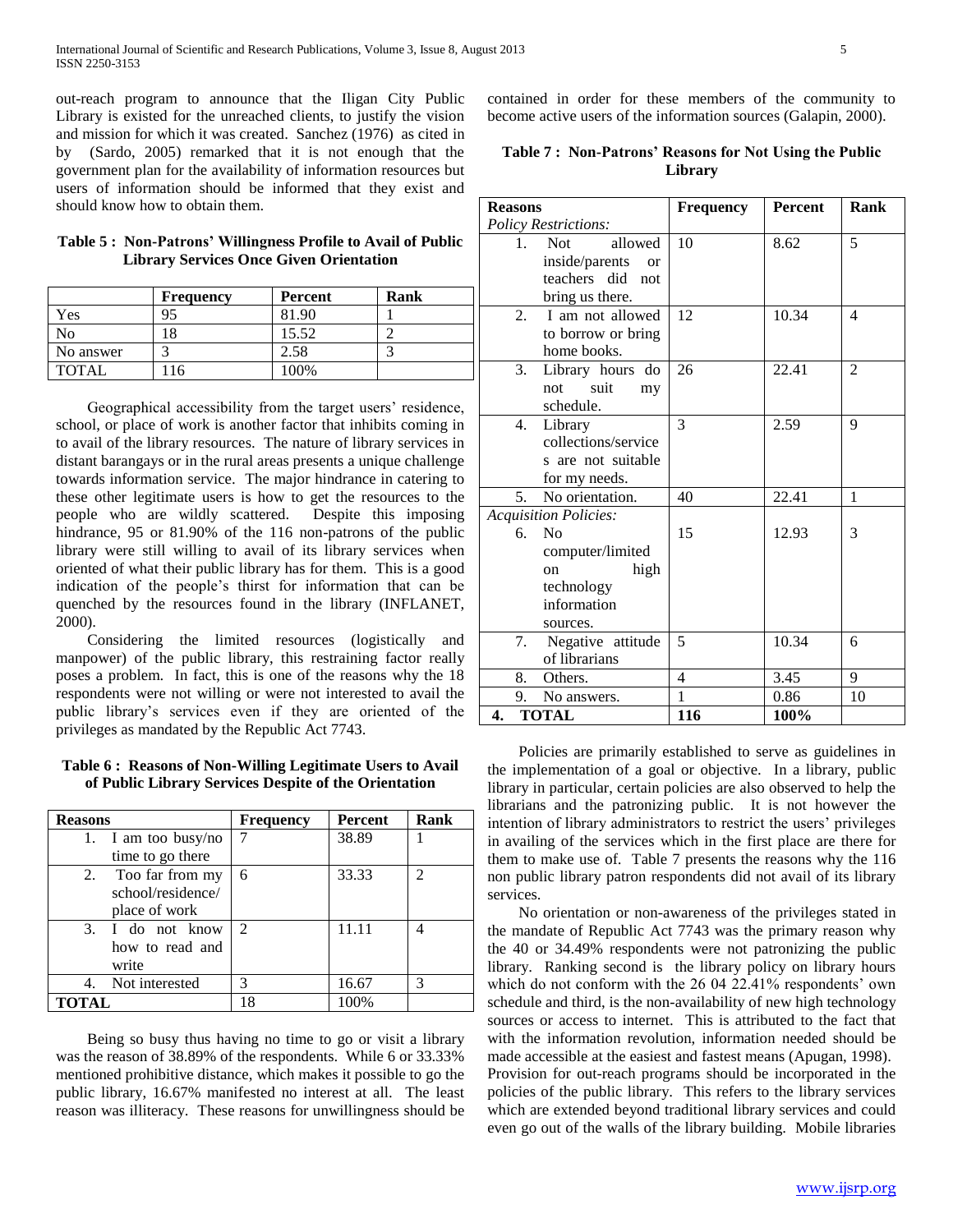are the most effective out-reach program (Afan, 1983) as cited in by (Jaucian, 2003). It is the transportation of books to users by means of special vehicles- a car, a boat, a wagon, or a tricycle constructed for library purposes. This has been the recurring wish of the public librarians to have a book mobile. Due to financial and manpower constraints this remains unfulfilled wish. However, efforts have already been exerted and follow-ups with the National Library and other concerned agencies were constantly being made to transform the dream into reality. This will also benefit those who are too busy and have no time to visit the library and those who are located quite far from the library because library services will be brought to them. For the illiterates, adult education programs may not only concern interpreting cultural and recreation programs but it will also provide lifelong education to people (UNESCO, 2004).

 In summary, reasons 1-5 all fall under policy restrictions. This contradicts Heintze's opinion that the public library should be "open for use on equal terms to all members of the community, regardless of occupation, the creed or race." At the public library "not being allowed inside" happens only when a would-be client, particularly students, is not able to present an identification card. This is necessary to safeguard library collections from unscrupulous users. Nevertheless, those who explain the necessity of their research yet could not present any form of identification are requested to log-in and are allowed to enter. This usually applies to out-of-school youth, the senior citizens, the unemployed, non-professionals, and sometimes the students. Another policy restriction is applied to lending out of library materials. Borrowers are required to apply for the city public library membership card to avail of the lending privileges. The city public library has a full sitting capacity of 100 users at a time. There were instances when clients, particularly students, came in droves that limit had been set – 100 students of the same school at a time. With numerous schools in Iligan, the city public library would really came out inadequate in terms of sitting capacity.

 The library staff consists of 2 regular licensed librarians, 2 regular and 2 probationary library personnel which have different functions like the administrative, technical, readers', and periodical's services. There is also a clerk, who, aside from the routinely clerical duties, e.g. typing, filing, payroll preparation, etc. also man's the library checkpoint and sometimes substitutes as liaison officer. Another employee is the bookbinder who is at the same time the liaison officer. As such she is always out of the library processing papers at the city hall which results to a voluminous backlog in the binding of serials.

At present, the city public library has a book collection of not less than 12,00o volumes, a regular subscription of 3 titles of national newspaper, 1 tabloid, 2 titles of weekly magazines about international issues, 1 sports magazine, and 1 about agriculture. The library has also regularly receives free subscriptions from government agencies such as the Department of Science and Technology (DOST), IRRI, Commission on Population, etc. Aside from the printed materials, the city public library also has in its holdings of AV equipment such as television, sound system, and videotapes, on various livelihood programs.

 Since the bulk of the city public library's clients are students, most of them usually look for copies of their assigned textbooks at the shelves. Failure to find them, they feel the inadequacy of their public library to provide their needs, not knowing that the public library is there only to augment and not to replace the functions of their own school or academic libraries. The city public library is only a division under the City Mayor's Office. As such, it only receives a portion of the budgetary allocation for the whole department. In spite of the inadequacies, however, the 95 or 81.90% of the non-patrons, still willing to avail the library's services made known the library services their felt-need.

| Table 8: Actual Services Needed by Non-Patron |
|-----------------------------------------------|
| <b>Respondents</b>                            |

|              | <b>Needed Services</b>  | <b>Frequency</b> | <b>Percent</b> | Rank           |
|--------------|-------------------------|------------------|----------------|----------------|
|              | 1. Educational toys for | 4                | 4.21           | 6              |
|              | children.               |                  |                |                |
| 2.           | Film<br>showing         | 8                | 8.42           | 5              |
|              | (educational,           |                  |                |                |
|              | livelihood programs,    |                  |                |                |
|              | entertainment).         |                  |                |                |
| 3.           | Flexible                | 26               | 27.37          | 1              |
|              | storytelling/puppet     |                  |                |                |
|              | showing/library         |                  |                |                |
|              | hours                   |                  |                |                |
| 4.           | Liberal                 | 22               | 23.16          | 2              |
|              | lending/admission       |                  |                |                |
|              | policy.                 |                  |                |                |
| 5.           | Accessibility<br>to     | 15               | 15.79          | 4              |
|              | network information.    |                  |                |                |
| 6.           | Mobile library.         | 18               | 18.95          | 3              |
| 7.           | Braille,<br>sign        | $\overline{2}$   | 2.11           | $\overline{7}$ |
|              | language educational    |                  |                |                |
|              | materials, etc.         |                  |                |                |
| <b>TOTAL</b> |                         | 95               | 100%           |                |

 There is a very little difference in the number of respondents who requested the top 3 choices of needed library services: 1) *flexible library hours* which suggested that the regular hours of 8:30 am to 11:30 am and 1:30 pm to 5:30 pm, Monday to Friday be adjusted in such a way that those who cannot come on the scheduled library hours can still be accommodated; 2) *liberal lending/admission policy* in which referred to the No ID – No Entry" policy be tamed to allow (within the limit of the public library capacity) to see for themselves and make use of the library resources; and 3) *mobile library* which aims to reach far lung barangays and those who cannot come due to disabilities and other hindrances because the role of the public library concerns delivery of information to the whole community (Krishnan, 1996) as cited in by (Hernandez, 2010).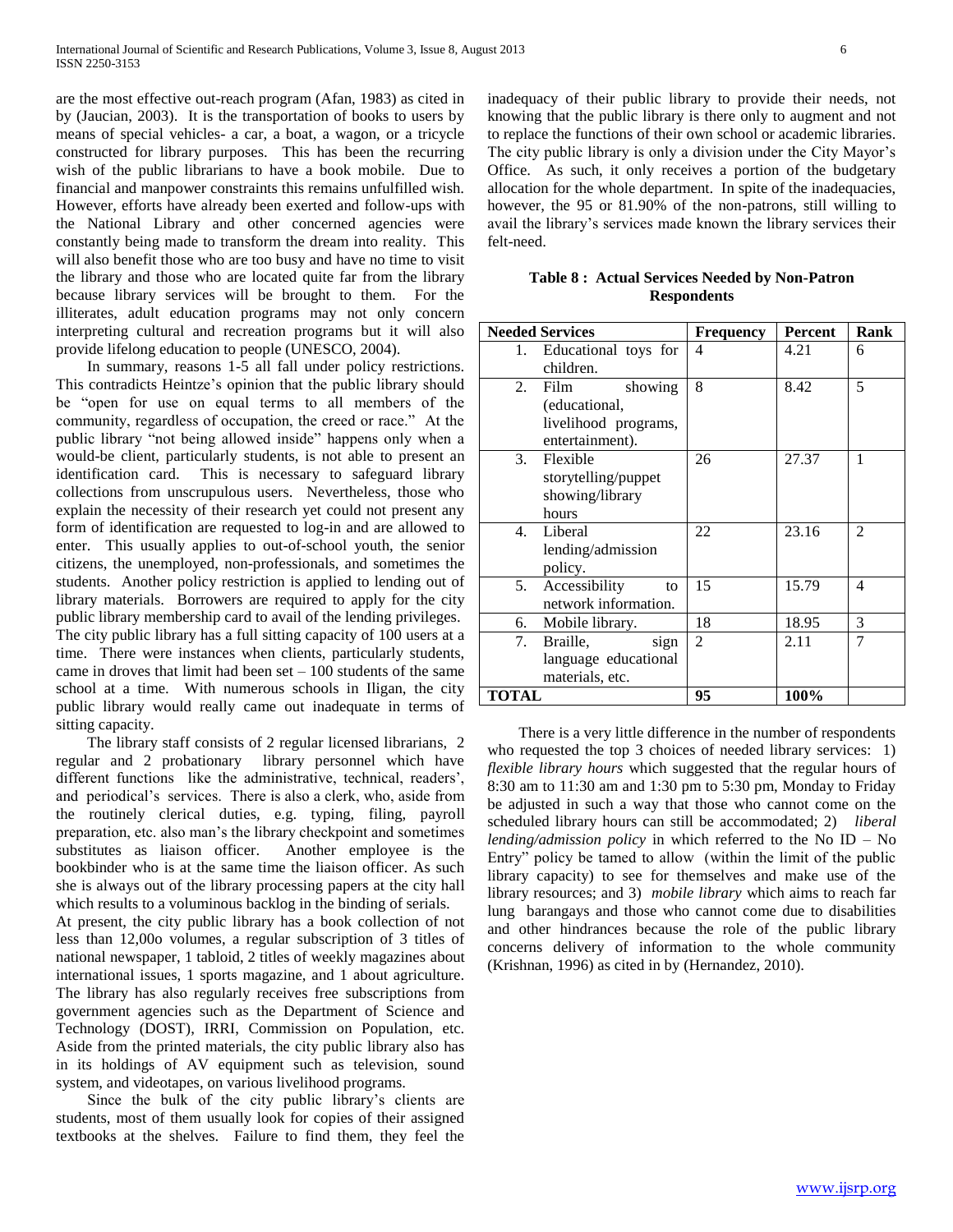| <b>Information</b>    |                                       | <b>Updated Holdings</b>        |
|-----------------------|---------------------------------------|--------------------------------|
| <b>Centers</b>        | <b>Technology</b><br><b>Available</b> |                                |
|                       |                                       |                                |
| Academic              | Computer                              | CD ROMS, Access<br>to          |
| Libraries             | Units                                 | Internet                       |
| Special               | Computer                              | Information<br>Product<br>on   |
| Libraries             | <b>Units</b>                          | Operations/Journals/Legal      |
|                       |                                       | Information/<br>Access<br>tο   |
|                       |                                       | <b>Internet</b>                |
| LRCs/School           | Computer                              | Visual Aids, Books on          |
| Libraries             | Units $\&$ other                      | Academic Needs, Access         |
|                       | Audio-Visual                          | to Internet                    |
|                       | Equipment                             |                                |
| Philippine            | Computer                              | CD ROMS, Serials, Books,       |
| Information           | Units & other                         | Pamphlets on Government        |
| Agency                | Audio-Visual                          | <b>Thrusts</b>                 |
|                       | Equipment                             |                                |
| Tourism<br>City       | Computer                              | Directories,<br>Brochures,     |
| Office                | Units                                 | Iligan<br>History,<br>Internet |
|                       |                                       | Access                         |
| Maranet               | Computer                              | <b>Internet Access</b>         |
|                       | Units                                 |                                |
| Computrade            | Computer                              | <b>Internet Access</b>         |
| Phils., Inc.          | Units                                 |                                |
| Mobilcom              | Computer                              | Teleconferencing, E-mail,      |
|                       | <b>Units</b>                          | Voice<br>&<br>Data             |
|                       |                                       | Communication                  |
| Microtouch            | Computer                              | CD ROMS, Access<br>to          |
| Computer              | Units                                 | Internet                       |
| System                |                                       |                                |
| <b>Internet Cafes</b> | Computer                              | Access to Internet             |
|                       | Units                                 |                                |

### **Table 9 : Other Information Centers in Iligan City, Philippines**

 The last factor that accounts for the difference in the profile of actual against the legitimate or targets public library users is the existence of other information centers within the city. Aside from the public library, there are other information centers in the city of Iligan which serve as alternative or sometimes the main source of information of researchers or information seekers.

 They are the 1) Academic Libraries which is the primary source of information of students and faculty in the tertiary and graduate levels. In terms of collection, Mindanao State University-Iligan Institute of Technology has the biggest volume of materials considering that aside from its main library, it has also a library for every college or department. Aside from its collection of printed materials, it has also several computers with access to information networking. The students are allowed (subject to their rules and regulations) access to the internet for their research and printing for a minimal fee whenever is needed. They also have several CD ROMS which provide updated and fast retrieval of information. Other academic libraries with updated high technology holdings are the St. Peter's College, St. Michael's College, Iligan Capitol College, Lyceum of Iligan Foundation, and Iligan Medical Center College. They have computer units which are internet hooked, CD ROMS, and printed materials of varied disciplines;

 2) Special Libraries which are maintained by the industrial plants to serve the product needs of their employees. They allow non-employees access to their materials when needed, especially to students whose researches are related to their product operation;

 3) Learning Resource Centers/School Libraries which have the collections of Computer Units and other Audio-Visual Equipment and books intended for the young users. Some of these are the flip charts, flash cards, various toys, and educational games;

 4) Philippine Information Agency (PIA) is a government entity which, as an information center, with these functions: a) to organize, mobilize, supervise, and sustain operations of the Community Development Information Centers (CDICs) in the area; b) to provide public with accurate, timely, and relevant information through print and broadcast media; c) to provide public information assistance through referrals to the concerned government agencies and non-government organization; d) to gather feedback on people's attitude, beliefs, values on government policies, programs, and projects, their needs and other matters affecting public life; e) to serve as the distribution center of information materials; f) to provide library services; g) to conduct communication skills training; and g) to provide and conduct audio-visual services on government programs and projects. It is also serves as venue for conference, dialogues, for training and seminars of government and non-government agencies. In this agency, they include in their collections the CD ROMS, various periodical, and books.

 5) Public Information Office which is a section in the City Mayor's Office which is responsible for the dissemination of information on the various projects and activities of the city government. The office gives referral services to information seekers as to the proper department of the city government where the information could be obtained. Its collections include records of various activities being undertaken by the city government, especially at the City Mayor's Office.

 6) City Tourism Office which is division in the City Mayor's Office, whose principal function is the promotion of the City of Iligan. It has in its collection brochures and directory of Iligan's history. Computers are used as communication equipment. Mode of services is through a guided tour around the city, especially to its different beautiful spots.

 7) Maranet of MARATel, Computrade Phils., Inc., Mobilcom, and Microtouch Computer System are private and commercial information centers that provide access to information networking for a fee. Other features available teleconferencing, e-mail, voice and data communication. They also have CD ROMS that can be accessed by researchers, again for minimal fee.

 8) Internet Cafés are providers of ranges of information which anyone can obtain. Anyone who craves for fast information will visit these one-stop-one- shop centers that provided the World Wide Web to their customers. Most cafes (if not all) provide services like desk publishing, encoding, photo scanning, computer-assisted design (CAD) and computer games. Moreover, one can send mails through the net using the electronic mail or-email and even free and unlimited text messages through websites like the *[www.unimobile.com.](http://www.unimobile.com/)* For the information seekers, instead of going to libraries, sometimes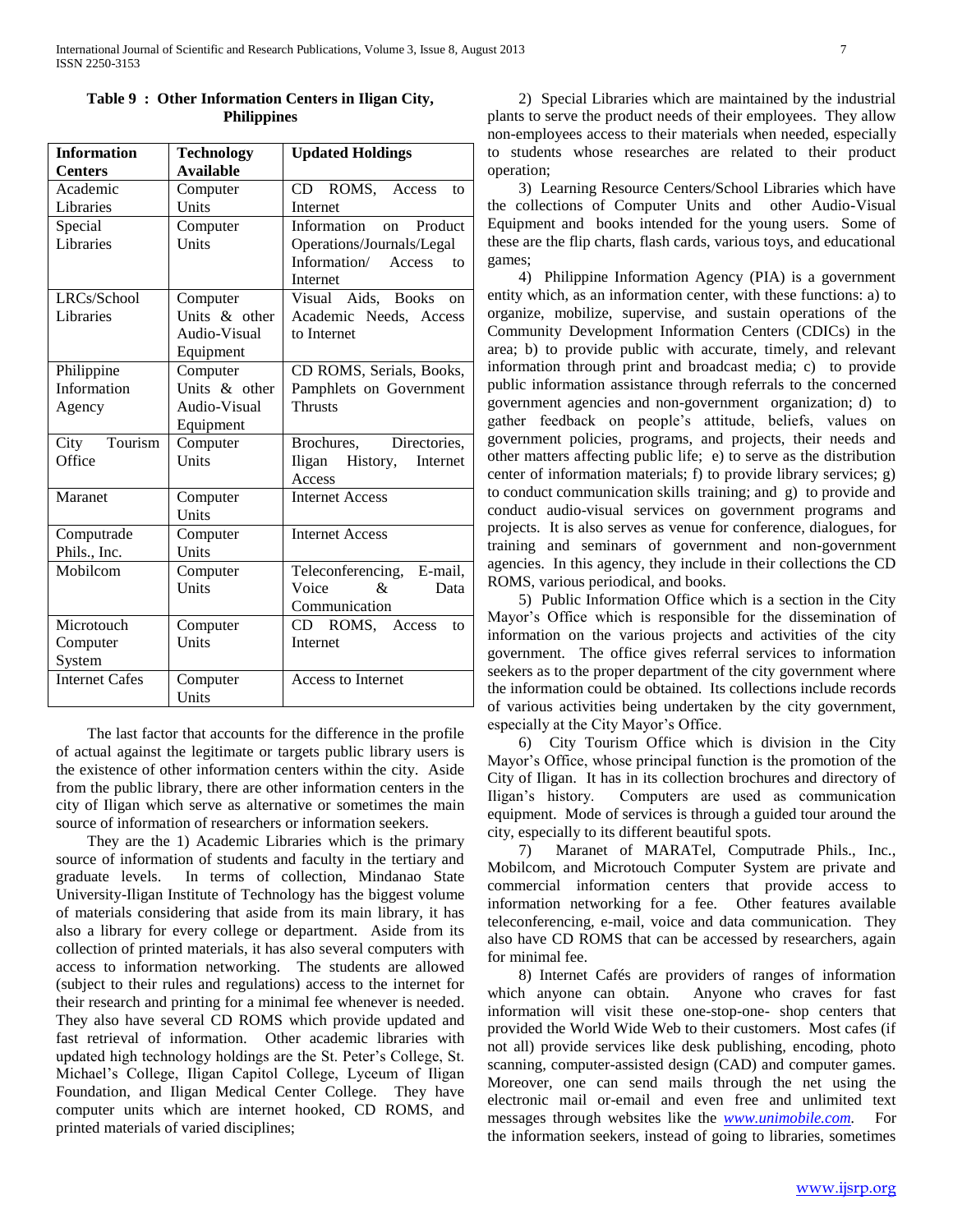with limited and/or outdated books, they simply go to the internet cafés, clicked the mouse and automatically find themselves within the portals of the US Library of Congress or they could choose to interview experts and chat them on any information of interest.

# **Table 10 : Evaluation of Actual City Library Users on the their Success with the Library Services**

| <b>Evaluation</b> | <b>Frequency</b> | Percent | Rank |
|-------------------|------------------|---------|------|
| Always            | 166              | 47.98   |      |
| Sometimes         | 145              | 41.92   |      |
| Never             | 35               | 10      |      |
| <b>TOTAL</b>      | 346              | 100%    |      |

 Notwithstanding the earlier mentioned factors that account for the differences between the legitimate or target and actual public library users, the 346 patron-respondents fairly evaluated by library services extended to them by the city public library. When asked to evaluate the actual services in response to their actual needs, almost one-half (166 or 47.98) of the actual users manifested satisfaction on the services they are getting as they always find the answers to their queries from its resources or through referrals. Only 10% were never satisfied, yet they continue to go to the city's public library. The difference between the "always" satisfied and "sometimes" satisfied, however is very slight, (6.06%) yet this could motivate the public library management to reach out the other legitimate users. If the present form of library services rendered by the public library satisfies the currently served clients, then it would be fulfilling to extend services to the rest of its users (Acedera, 1981) as cited in by (Martinez, 2011).

# VI. CONCLUSIONS

 With the data presented and analyzed, it is concluded that the unreached sectors of the Iligan City community are the handicaps or persons with disability and those sick in the hospitals, the inmates behind prison bars, and a very large portion of the non-professionals, the children, the out-of-school youth and the senior citizens. Since the very large portion of the ICPL's clients is students, most of their information needs are on subject matters relating to their academic research.

# VII. RECOMMENDATIONS

 Based on the findings and conclusion of the study, the following strategies are recommended to narrow the gap between the actual and target users, taking cognizant of the presence of other information sources within the city. The focus is on the identified unreached sectors:

1) Reach-out Programs. This is primarily to reach all the 44 barangays of Iligan. The most effective outreach program that can serve the greatest crosssection of the population is the book mobile. It will bring reading materials to the inmates and the reading handicaps, the out-of-school youth, the none=professionals (like the housewives and other) and senior citizens who cannot come to the library for various reasons. Other forms of reach-out programs especially to the children, young adults, and out-of-school youth are storytelling, puppet shows, educational games, toys, realia, film showing, summer workshops, and reading clubs. For the other sectors like the professionals, researchers, etc., the current awareness and SDI will be very helpful;

- 2) Build Special Collections for the Unreached Sectors. The information should be available to the disabled. Braille for the blinds should be coupled with a trained staff for this to become effective, audio equipment and multi-media CD-ROMS. Sign language for the deaf mute or leisure reading materials in the vernacular which may be solicited and distributed for free to far flung barangays, the sick and inmates.
- 3) Computerization. This concerns all aspects of librarianship. Fast technical processing of materials means its immediate accessibility to its users. The widespread application of information technology tools should further enhance the role of libraries at least in facilitating a new function to transmit more information to greater and wider network users.
- 4) Establish Linkages with other Information Centers. With the presence of other information sources within the city, the IPCPL can initiate the effort and act as the center for other libraries or institutions with similar interests. As a starter, a union catalog may be prepared which can be the basis of referrals for materials not available within ones library. Later when the link has been established and institutionalized and all libraries or information centers are fully automated, inter-library cooperation through networking may be realized.
- 5) An In-depth Follow-up Study to Focus on the following:
	- 5.1 Student-Users' Profile
	- 5.2 Barangay-Users' Profile
	- 5.3 Library Services for the Illiterates
	- 5.4 Actual Information Needs Profile for Possible Funding Support
- 6) Facilities of the ICPL should Target to Meet the Users' Needs:

6.1 Expand the library to accommodate more users 6.2 Additional personnel to augment the present library staff

6.3 Special materials and trained personnel for the handicaps and other unreached sectors

6.4 Vehicle for the book mobile

6.5 Full implementation of all the public libraries' enabling laws in the country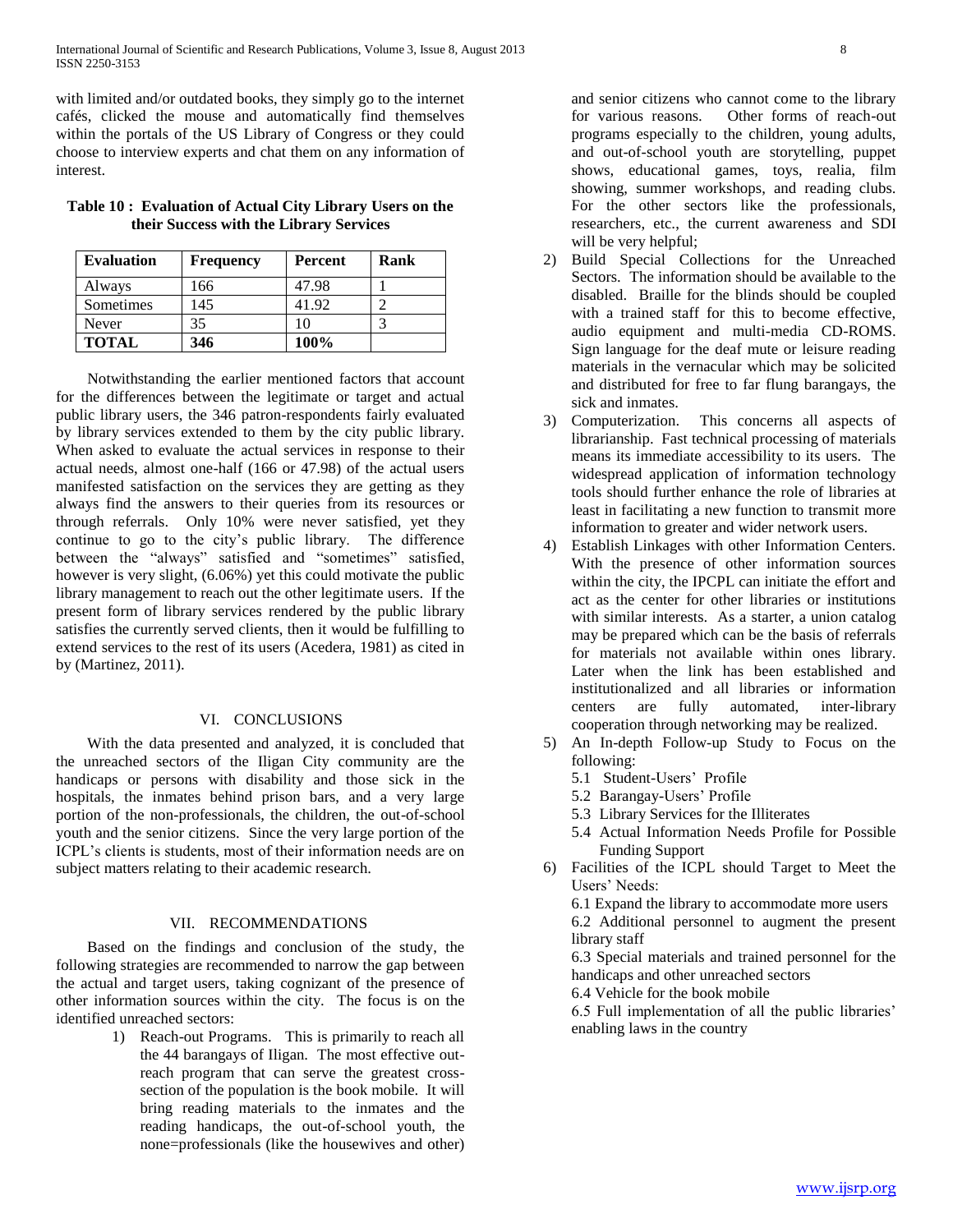#### **MINIMUM STANDARDS FOR PUBLIC LIBRARIES IN THE PHILIPPINES Introduction**

# The Role of the Public Library

 The public library is catalyst in planning for community development and in the continuous education of the citizens of a nation. It serves as an impartial, non-partisan, and non-sectarian agency of information for all people.

 Public library services should therefore be free and be made available to everyone throughout the country.

Public library service should aim to:

- 1. facilitate informal self-education
- 2. support and complement research in all fields of endeavors
- 3. provide bibliographic access to the country's information resources
- 4. provide wholesome recreation and beneficial use of leisure time of the people

# **Public Library Service in the Philippines**

 In the Philippines, public library service in discharged by the National Library which has a dual function, that of a National Library and that of a public library through its Public Libraries Division.

The Public Libraries Division of the National Library takes charge of the organization and supervision of all regional, provincial, city, municipal, and barangay libraries as well as bookmobile services all over the country. It also is responsible in the training and upgrading skills of field librarian as well as nonprofessional staff of public libraries throughout the country.

# **RATIONALE**

 Formulating of public library standards reflect concept of public library service and organization so as to stimulate new development and focus attention in the field of librarianship.

 Standards are used as administrative guide in planning goals for development and setting directions for the future.

 In formulating this minimum standards the aim is to propose a guide that will serve as challenge to those concerned to revitalize public libraries to meet demands and the realities of the present society.

Standard 1. Objectives of the Public Library

- 1.1. To provide library and information service responsive to the needs of the community.
- 1.2. To build within each library and information center about its respective community -- its resources, its history, its people, its customs and traditions, etc.

1.3. To develop with other libraries within each region or province a network op public library service with the regional library or in the lack of it, the provincial library as its center to facilities research and reference needs within the area.

#### **Standard 2. Organization and Management**

- 2.1. Each public library shall operate under the direct management and supervision of a competent and professionally trained librarian.
- 2.2. The public library shall operate under the direct supervision of the National Library on matters that affect its resources and services.
- 2.3. The public library as a local government unit shall have the local executive of the government units as its immediate superior.
- 2.4. The public library shall be provided with reasonable budgetary appropriations annually to carry out plans and activities effectively.

# **Standard 3. Library Advisory Board**

- 3.1 A trisectoral Library Advisory Board shall be established composed of representatives for the civic, religious and government sectors.
- 3.2 The Library Advisory Board shall assist the librarian in the formulation of policies which aim to bring the library closer to its users.
- 3.3 The Library Advisory Board could organize a Friends of the Public

 Library Club to support library projects and activities especially concerning material and financial resources.

#### **Standard 4. Staff**

- 4.1. The public library system should be manned by qualified and professionally staff in order to render adequate service and serve as an effective center for culture and information.
- 4.2. Sufficient numbers of personnel should be hired to obtain quality service.
- 4.3. There should be clean out delineation of staff duties and responsibilities.
- 4.4.1. Size<br>4.4.1. The
- The number and kinds of positions in a public library will depend on the population being served and the size of the collection.
- 4.4.2. As a minimum standard, regional, provincial and city libraries should at least have four professional and three supportive non-professional staff. On other hand municipal libraries should at least have one professional and one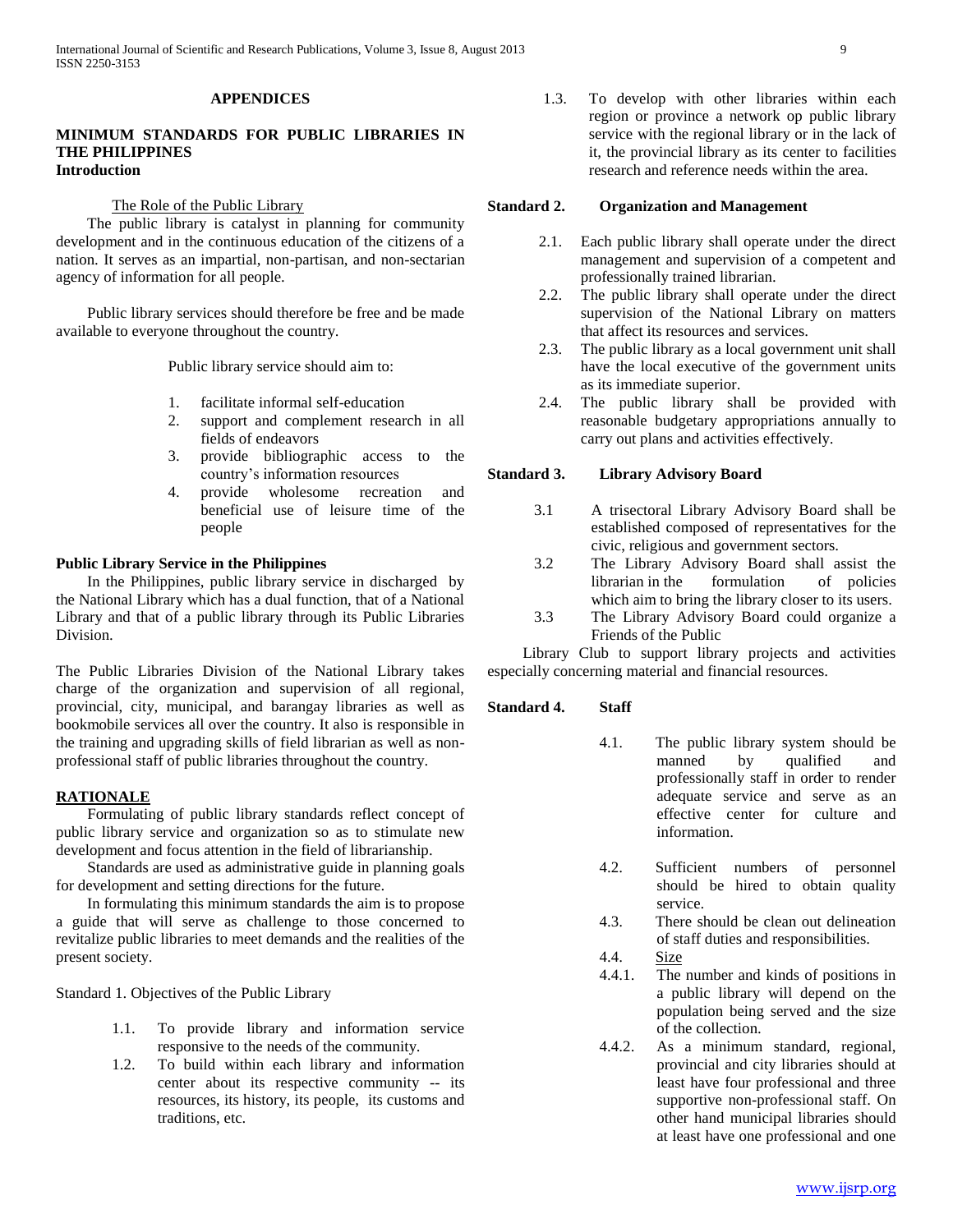clerical staff for a municipality lower than first class. First class municipalities should have at least 3 professional librarians and as many supportive staff as needed.

- 4.4.3. Since barangay libraries in a municipality are directly under the municipal librarian, 2 supportive staff should be the required minimum number of personnel.
- 4.4.4. The increase in the number of staff shall depend on the number of increase in population of the community served. For every increase of 50, 000 people in the community a corresponding increase of 1 professional and 1 supportive staff are suggested.
- 4.5. Qualifications
	- 4.5.1. Professional librarian are individual with any of the following degrees:
		- 4.5.1.1. Bachelor of Library Science or Information Science
		- 4.5.1.2. Bachelor of Science in Library Science or Information Science
		- 4.5.1.3. Bachelor of Science in Education major in Librar Science
		- 4.5.1.4. Bachelor of Science in Education with Specialization in Library Science
		- 4.5.1.5. Bachelor of Arts major in Library Science
		- 4.5.1.6. Master of Library Science or Information Science
		- 4.5.1.7. Master of Arts in Library Science or Information Science
		- 4.5.1.8. Master of Science in Library Science or Information Science
- 4.5.2 They could be assigned any of the following titles depending on educational attainment, experience and available positions.
	- 4.5.2.1. Superintendent of Libraries 4.5.2.2. Director of Libraries
		- 4.5.2.3. Chief Librarian
		- 4.5.2.4. Head Librarian
		- 4.5.2.5. Supervising Librarian
		- 4.5.2.6. Senior Librarian
		- 4.5.2.7. Librarian
		- 4.5.2.8. Cataloger
- 4.5.3. Supportive Staff
	-

4.5.3.1. Technical staff – should either as BSE or AB minor in library

- science. They could be appointed as junior librarians.
- 4.5.3.2. Clerical staff should have taken exam special studies in Secretarial Science.
- 4.5.3.3. Library Aides should at least have finished two years of college or have had at least two years experience working in a library:
- 4.6. Civil Service Eligibilities
	- 4.6.1. Professional librarians are required to have had passed the Librarian or Supervising Librarian examination or Career Service Professional Examination, pending passage of the Professionalization Bill in Congress, in which case no librarian shall be appointed to professional position until properly licensed by the proposed Board for Librarians.
	- 4.6.2. Supportive staff are required to have passed the sub-professional examination.
- 4.7. Salary 4.7.1. Salary is undoubtedly the major consideration which attraction an intelligent professional staff.
	- 4.7.2. Heads of Libraries (Regional, Provincial, City & Municipal) are to be considered on the level of assistant corresponding to the position.
	- 4.7.3. Other personnel follows accordingly.
- 4.8 Staff Development
	- 4.8.1. To foster intellectual development and update knowledge and skills in librarianship it is necessary to send public librarians and other supportive technical personnel to seminars, conferences, and in-service training programs when necessary and budgetary appropriations should be set aside for this matter.
	- 4.8.2. Scholarship grants should be given to deserving ones when available.

# **Standard 5. Budget**

- 5.1. The library shall be provided with an adequate, realistic, annual budgetary appropriations of the local government unit to which it belongs.
- 5.2. The head librarian shall prepare the annual budget in consultation with local budget officer and shall exercise full control over its expenditures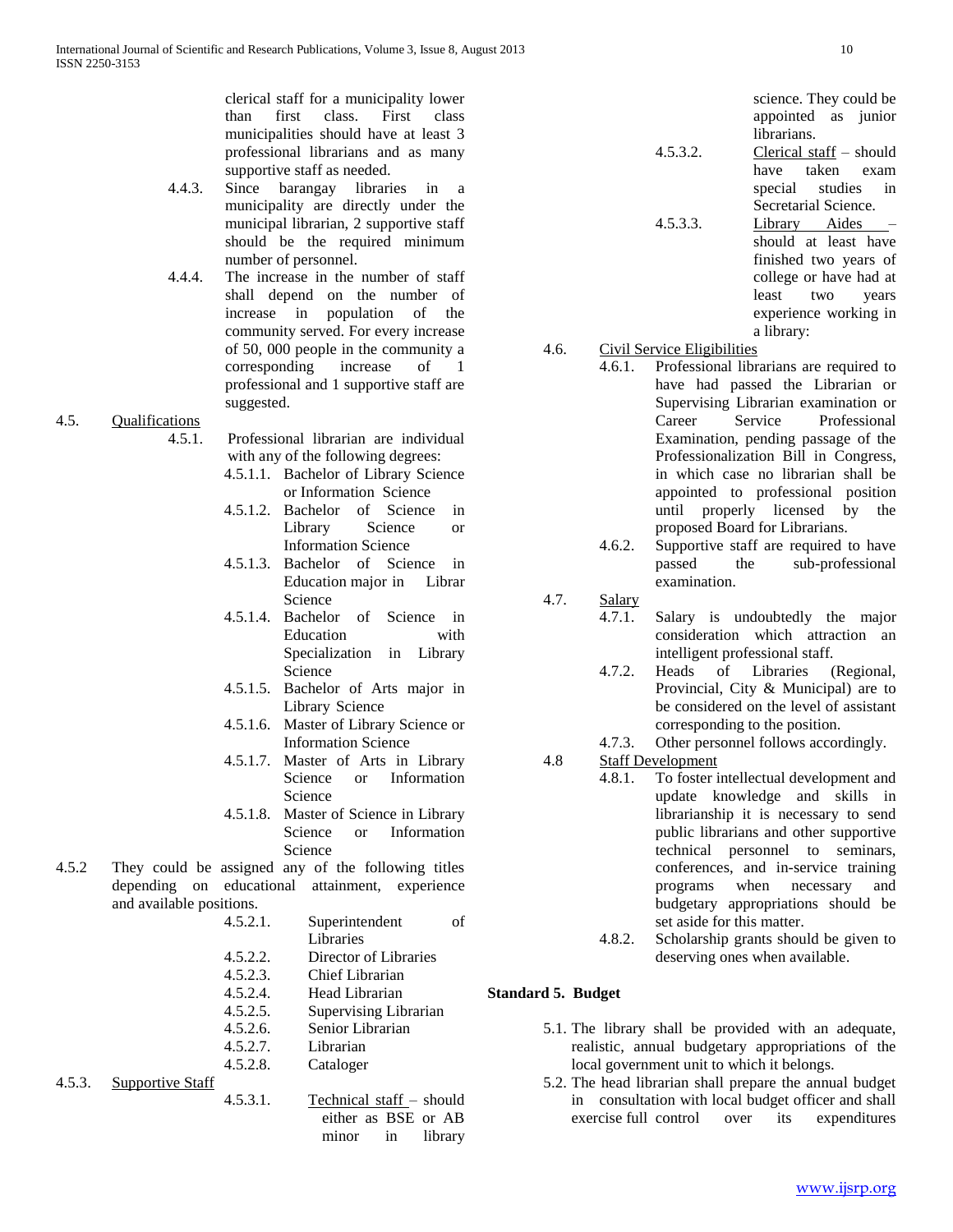accordingly to procedures followed by the local government unit and COA.

- 5.3. The library budget shall cover the following:
- 5.3.1. Personal Services
	- 5.3.1.1. Salaries of personnel
		- 5.3.1.2. Adequate funds for travel to attend seminars, conferences, etc. either held locally and / or abroad; to get book allocations from the National Library and other donors; to inspect and supervise subordinate libraries; to attend professional and officials meetings; to canvass books and other materials needed in the library.
		- 5.3.1.3. Allowances as maybe provided by the local government unit.
	- 5.3.2. Operational expenses to include office and janitorial supplies; subscription to periodicals; ;purchase of additional books; printing and binding; seminar expenses; communication services; repair and maintenance of office equipment; other sundry expenses.
	- 5.3.3. Capital Outlay to cover the cost of needed furnishings and equipment from time to time.
	- 5.3.4. The Library budget shall be adjusted annually as the need arises.

# **Standard 6. Collection**

- 6.1. The collection must reflect the objectives of the library and the needs of the community served.
- 6.2. It should include aside from books, periodicals, globes, maps, atlases pamphlets, clippings, various audio-visual materials like pictures, photos, charts, films, microforms, music scores, sound recordings, cassettes, tape reels, realias, dioramas, and other graphic materials.
- 6.3. Aside from the above, the library shall maintain a local history collection composed of materials about community, its history, resources, people, customs, traditions, etc.
- 6.4. The size of the book collection is dependent on the allocations given by
- 6.5. The National Library and the amount of budgetary appropriations available from the local government unit annually.
- 6.6. A minimum stack of 10, 000 volumes regardless of population is deemed appropriate for a regional, provincial, city and first class municipal libraries.
- 6.7. For municipal libraries lower than first class, a book collection of 6, 000 volumes is recommended while for barangay libraries 2, 000 volumes.
- 6.8. The head librarian shall responsible for the selection and acquisition of all library material which should be based on the educational, informational, cultural and recreational needs of the community.
- 6.9. Emphasis is placed on those materials which best foster the sound development of the individual at all age levels.

# **Standard 7. Physical Facilities**

7.1. Building

7.1.1. Site

- 7.1.1.1. The site of the building should centrally located within the community with provision for expansion for future growth.
- 7.1.1.2. It should be accessible to library users by all means of transportation.
- 7.1.1.3. In the development plan of the local government unit, it should be an integral part of an integrated cultural complex.
- 7.1.1.4. In the event that the building is inaccessible to a great majority of the reading public, at least one bookmobile unit should be provided and more barangay libraries should be established.
- 7.1.1.5. The building should as much as possible provide access to disabled.
- 7.1.2. Size
	- 7.1.2.1. The elements to considered in planning the size of the library building are the population or size of the community, the library collection , the size of the staff and budgetary appropriations.
	- 7.1.2.2. Even in communities where the size of the population suggests a library many times larger than the existing or planned library, budgetary appropriations may force limitation on the size of the building. It is therefore wise to include plans for expansion for the future.
	- 7.1.2.3. Each library should at least provide adequate space for bookshelves and reading areas, tables and chairs for library users, office tables and chairs for library personnel, workroom, multi- purpose room, storage, quarter for the personal needs of the staff and library furnishings and equipment.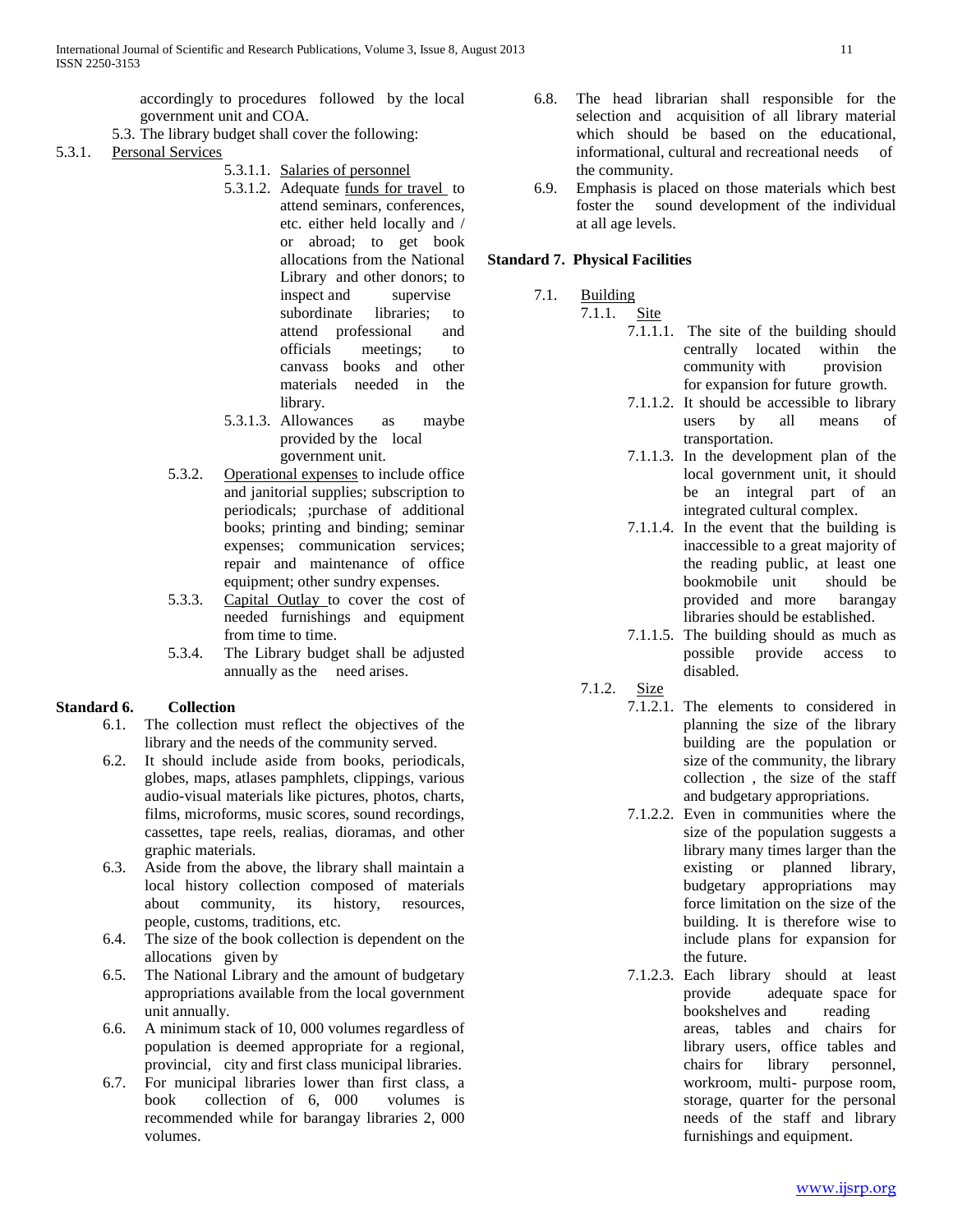- 7.1.2.4. Provision should be made for a minimum seating capacity of 100 per regional, provincial, city and first class municipal libraries; and at least 50 for other municipalities and 30 per barangay library.
- 7.1.2.5. Equipments and furnishing should be sufficient and adequate<br>to generate a physical to generate a environment conductive for the pleasant and effective use of its materials and services.
- 7.1.2.6. Furniture should be functional and in harmony with the architecture of the building.
- 7.1.2.7. Equipment should be properly selected in such a way that will help in the efficient operation of the library activities.
- 7.1.2.8. Layout of equipment and furnishings should allow the smooth mobility of readers and materials.
- 7.1.2.9. Standards equipment and furnishings are as follows:

| Atlas Stand        | Charging desk           |  |
|--------------------|-------------------------|--|
| Book display rack  | <b>Dictionary Stand</b> |  |
| <b>Bookshelves</b> | Newspaper rack          |  |
| Cabinets, Filing   | Tables, Office          |  |
| Card Catalog       | Tables, reading         |  |
| Carrels            | Table, Typewriting      |  |
| Chairs, Office     | Typewriter              |  |
| Chairs, reading    | Various hardware        |  |
|                    | Equipment (when         |  |
|                    | necessary)              |  |

# **Standard 8. Library Services**

- 8.1. Library Services shall be provided with the highest degree of efficiency and integrity keeping in mind that the public library is a service agency of the government of the people.
- 8.2. The library shall reflect the needs of the community which shall include books, pamphlets, non-print as well as ephemeral materials classified and catalogued according to the standard procedures for easy retrieval.
- 8.3. Open shelves system shall be adopted to give library users free access to all materials in the collection except for some non-print materials which necessitates special handling.
- 8.4. The library shall provide wholesome materials for all types of readers in all age levels regardless of civic, cultural, ethnic, religious and political affiliations.
- 8.5. The library should collect local history materials for preservation and conservation.
- 8.6. Sufficient number of local newspapers and other periodicals should be acquired to keep the community abreast of national affairs as well as information on daily living.
- 8.7. The library should have a written statement of it's objectives as well as its functions which should be reviewed periodically to keep up with the times and needs of the community.
- 8.8. There should be a well-planned hours of service to meet the needs of the community and maximize use of library resources and facilities.
- 8.9. Circulation of books for home use should be for periods as liberal as the collection permits.
- 8.10. The library should initiate or organize group activities within the framework of its own program. These activities could be storytelling, puppet shows book discussions, play reading, poetry interpretation lectures, demonstrations, exhibits, etc.
- 8.11. To promote the effective use of the library by the community, the library shall offer the following services according to their resources and facilities capability
	- 8.11.1 Reference and research services.
	- 8.11.2 Circulation of books for home use.
	- 8.11.3 Organizing a library for children.
	- 8.11.4 Reading guidance for children and out-of-school youths.
	- 8.11.5 Compilation of periodical clippings on various government thrusts and other important subjects.
	- 8.11.6 Indexing of periodicals.
	- 8.11.7 To search and supply information needed by officials and offices of the local government units.
	- 8.11.8 To compile and index various public documents made available by the local government and to disseminate those needed by the public.
	- 8.11.9 Extension of library services to outreach areas.
	- 8.11.10 Interlibrary loans with other public and school libraries.
	- 8.11.11 Organizing extension libraries.
	- 8.11.12 Operating bookmobile service when available.

# **Standard 9. Reports and Inventory**

- 9.1 The library shall accomplish monthly statistical report as required by the National Library as a measure of its activities and accomplishments and shall furnish a copy to the local government unit.
- 9.2 Annual narrative and statistical reports are to be prepared for comparative studies and evaluation of its program and activities, copies of which are to be furnish the local government unit and the National Library.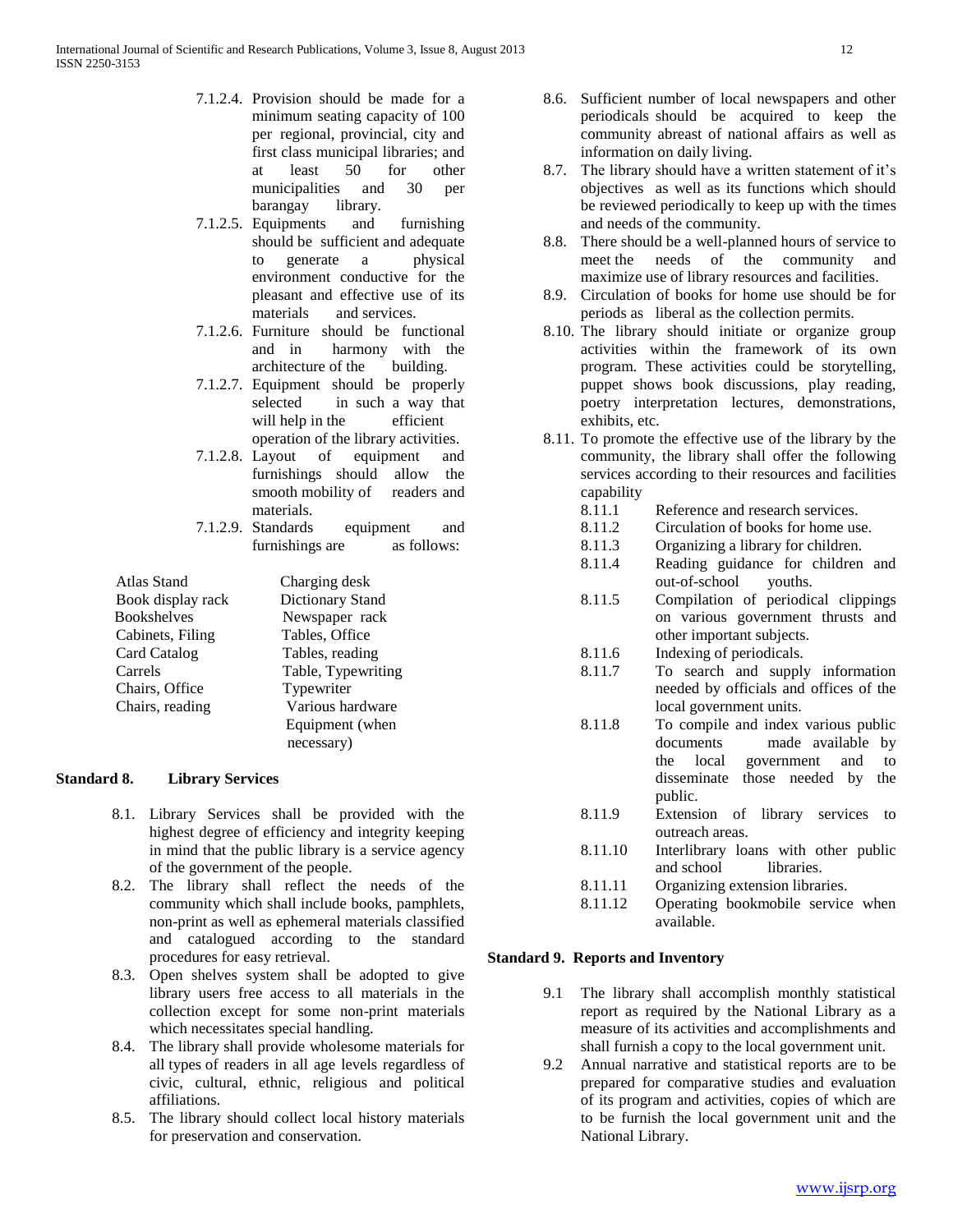- 9.3 The library shall develop a monitoring system of its operations and procedures to assess and evaluate from time to time its efficiency and its effectivity as a service agency of the government.
- 9.4 An annual inventory of resources shall be made to determine their loss if any, quality and serviceability. Report of their conditions shall be submitted to the proper governing authorities.

Prepared by:

Committee on Standards for Public Libraries. (Sgd.) PILAR R. PEREZ Chairman

(Sgd.) PRUDENCIANA C. CRUZ Member

(Sgd.) ATTY. CONRADO DAVID Member

# **IMPLEMENTING RULES AND GUIDELINES OF R.A. 7743**

#### **Preliminary Article**

 Pursuant to Section 2.5. and 9 of R.A. 7743. An Act Providing for the Establishment of Congressional, City, Municipal Librarian and Barangay Reading Centers throughout the Philippines, and with the view of implementing effectively the provisions of said Act, the following rules and regulations are hereby adopted.

#### **Article I**

#### **Definition of Terms**

**Section 1.** Terms of Reference

 Barangay - the basic political unit which serves as the primary planning and implementing unit of government policies, plans, programs, projects, and activities in the community and as a forum wherein the collective views of the

people may be expressed, crystallized and considered, and where disputes may be amicably settled. Barangay Reading Center - a public library located in an

established and maintained by a barangay and caters primarily to the library and information needs of barangay residents.

 City - a political unit consisting of more urbanized and developed barangays and serves as a general purpose government for the coordination and delivery of basic, regular and direct services and effective governance of the inhabitants within its territorial jurisdiction.

 City Library - a public library located, established, maintained and supported by the city government and primarily for the use of the residents of the city.

 Congressional District - otherwise known as legislative district is a geographical unit of a province or city which is comprised, as far as practicable of contiguous, compact and adjacent territory. Each city with a population of a least 250 thousand or province, shall have at least one representative.

 Congressional district library – a public library located within the congressional district established and maintained by the National Library and supported by the incumbent congressman of the district and primarily for the use of the residents of the district.

Librarian  $-$  in the Philippine context, is any person who is bonafide holder of a license and a certificate of registration issued by the Professional Regulation Commission Board for Librarians in accordance with R.A. 6966.

 Library – is a collection of books and similar material organized and administered for reading, consultation and study.

 - a room, a group of rooms, or a building, in which a collection of books and similar material organized and administered for reading, consultation and study.

 Municipality – a political units consisting of a group of barangays and serves primarily as a general purpose government for the coordination and delivery of basic, regular and direct services and effective governance of the inhabitants within its territorial jurisdiction.

Public Library – in these Guidelines, is a library located in, established and maintained by the barangay, municipality, city, province, or congressional district as the case may be and serves or caters primarily to their respective constituents.

#### **Article II**

#### **Establishment of Public Libraries and Reading Centers**

 **Section 2.** A public library shall be established in every congressional district, city, and municipality in the country as a joint undertaking of the National Library, the Department of Interior and Local Government, the Philippine Information Agency, the local government unit and the citizens of the locality. Likewise, a barangay reading center shall be established in every barangay in the country.

Each district library shall maintain, as far as practicable is bookmobileunit which shall serve the library and information needs of far-flung in the district.

#### **Article III**

# **Library Staff**

Section 3. In order to ensure the effective and efficient operation of the library, it shall be manned by professionally trained personnel with a support staff. It shall be staffed initially with the following.

1. Congressional district library

a) Congressional district librarian

Educational requirement : M.A. in library Science degree or any Bachelor's degree major in Library Science.

Experience : preferably with 2 years experience involving library administration and management.

CPCB Item and Salary grade : Librarian III, SG 18.

Training: 40 hours training in public library management and administration.

Eligibility requirements: Librarian's License.

b) Librarian I

Educational requirements : Any bachelor's degree major in library science.

Salary Grade: 10

Eligibility: Librarian's License

c) Clerk

Educational requirements:  $2 - yr$ . Course

Eligibility: Sub-professional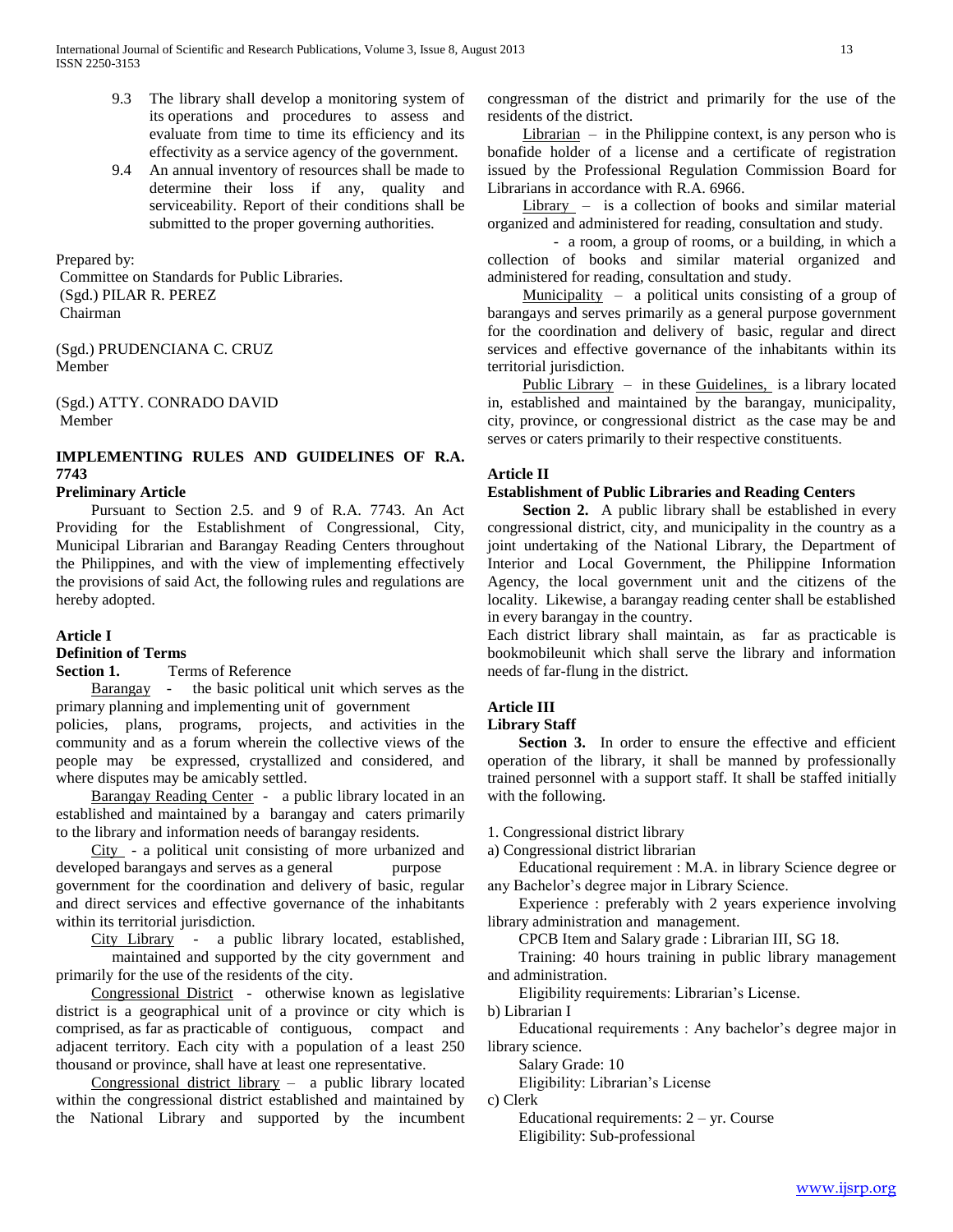CPCB Item and Salary grade: Clerk 1. SG. 3 d) Utility worker (CONTRACTUAL) e) Librarian II (optional depending on the size of the library) Salary Grade: 14

Eligibility : Librarian' s License

2. City Library :

a) Congressional district librarian

Educational requirement : M.A. in library Science or any Bachelor's degree major in Library Science.

Experience : preferably with 2 years experience involving library administration and management.

CPCB Item and Salary grade : Librarian IV, SL 22.

Training: 40 hours training in public library management and administration.

Eligibility requirements: Librarian's License.

b) Librarian I

Educational requirements: Bachelor's degree in Library science or any degree major in LS. .

Salary Grade: 10

Eligibility: Librarian's License

#### c) Clerk

Educational requirements:  $2 - yr$ . Secretarial Course Eligibility : sub-professional CPCB Item and Salary grade: Clerk 1. SG1

3. Municipal Library

3. 1 1st Class Municipalities

a.) Municipal Librarian

Educational requirements: Any degree major in Library Science

Eligibility : R.A. 6956 CPCB Item and Salary grade: Librarian III, SG18

#### 3.2 2nd Class Municipalities

a.)Municipal Librarian

Educational requirements: Any degree major in Library Science

Eligibility : Librarian's License

CPCB Item and Salary grade: Librarian II, SG14

3.3 3 Class Municipalities and below:

a.) Municipal Librarian

Educational requirements: Any degree major in Library Science

Eligibility : Librarian License CPCB Item and Salary grade: Librarian I, SG10

# 4. Barangay Reading Center

a.) Barangay Reading Center In-charge Educational requirements: 2-yr., course of college education. Eligibility : sub-professional

 **Section 4.** The number of staff in a public library may be increased as its services expand provided that such increase will be effected through a staffing pattern to be presented and duly

endorsed by the National Library to the Department of Budget and Management for approval.

 **Section 5.** Except for the Congressional District Librarian and staff whose appointments shall be issued by The National Library, all staff of the established city and municipal libraries and barangay reading centers shall be appointed and supervised by each local government unit through its chief executive (city mayor, municipal mayor, barangay captain) in coordination with their respective development council.

# **Article IV**

#### **Role and Responsibilities of the National Library**

 **Section 6.** a) The National Library shall establish congressional district, city and municipal libraries and with the DILG, barangay reading centers for the next five years in accordance with the rules and regulations provided for in the law.

b) It shall provide books and other reading materials including government publications and library forms to public libraries which submit required reports regularly and promptly.

c) It shall orient and train newly appointed librarians primarily to make them aware of their responsibilities to the National Library, to their local government unit and to their library clientele.

d) It shall conduct regularly, seminars, workshops, inservice training programs to public librarians for professional growth and development.

e) It shall receive and process application and subsequently appoint all congressional district librarians and staff and shall supervise and monitor their performance.

f) It shall direct all congressional district librarians to come to Manila for periodical consultations, conference or meeting on issues/matters affecting the libraries under their jurisdiction.

#### **Article V**

#### **Role and Responsibilities of Local Government Units**

 **Section 7.** It shall be the duty and responsibility of every congressional district, city, municipality and barangay to provide the following:

a) Library appropriation. A regular annual library appropriation to be drawn from certain percentage raised from amusement tax, realty tax, and other sources of local income shall be allocated based on the budget estimate proposed by the head librarian;

b) A separate building or room of adequate size; sufficient number of chairs, reading tables, bookshelves, audio-visual equipment, and all other necessary equipment for the effective operation of the library;

c) An adequate number of professional ad non professional library staff;

d) An up-to-date and adequate collection of books, serials periodicals, newspapers and other library materials to augment the annual allocation of The National Library.

#### **Article VI**

# **Role and Responsibilities of the Department of Interior and Local Government (DILG)**

**Section 9.** It shall be the responsibility of the DILG to: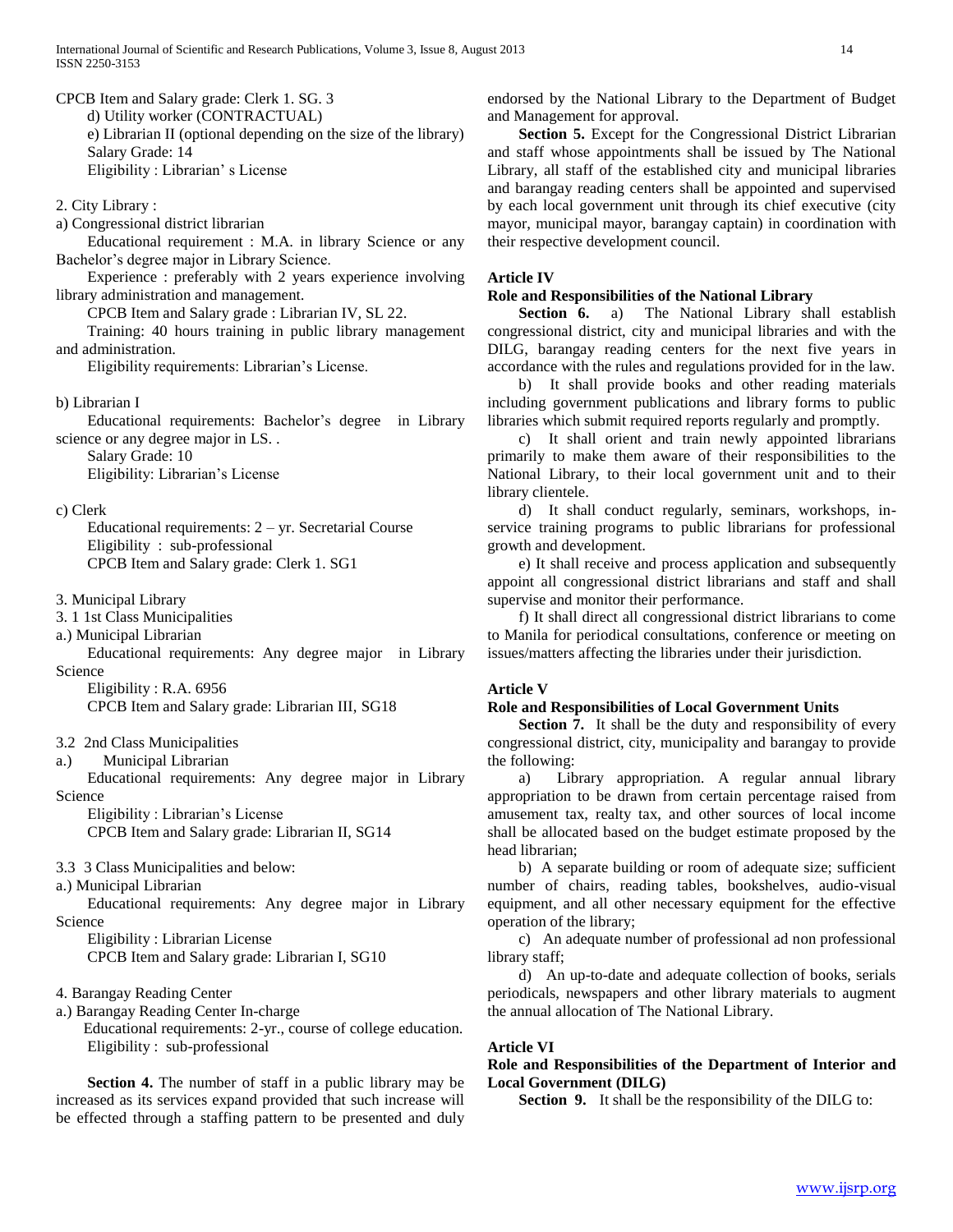a) Assist in promoting the establishment of Congressional, City, and Municipal Libraries and Barangay Reading Centers nationwide;

b) Spearhead the organization of community reading clubs in every barangay;

c) Assist in evaluating needed requirements for accreditation of public libraries based on criteria and recommendation; and,

d) Assist in monitoring the progress of implementation of the Act specially barangay reading centers.

e) Network with various Foundation and organizations which donate books, magazines and other library materials and

f) Be responsible for the distribution to barangay libraries materials, books, etc., which may be solicited by The National Library, Philippines Information Agency of the Department of Interior and Local Government.

#### **Article VII**

# **Role and Responsibilities of the Philippines Information Agency (PIA)**

 **Section 10.** It shall be the duty and responsibility of the Philippine Information Agency (PIA) to:

a.) regularly provide the libraries with government documents that could be solicited for free;

b) provide Information Education and Communication (IEC) materials production assistance whenever funds are made available to PIA by the National Library and the Department of Interior and Local Government.

c) provide librarians with training on all aspects of communication information dissemination and,

d) make PIA Provincial Community Development centers serve as extension of provincial / municipal libraries for government oriented IEC materials.

#### **Article VIII**

#### **Appropriation**

 **Section 11.** It shall be the responsibility of The National Library to include in its annual budget proposal starting in 1975 the amount of 1 million for each library to be established in a congressional district, the amount of five hundred thousand for a city library, three hundred thousand for a municipal library, and two hundred thousand pesos for a barangay reading center to be established. Provided that, the total amount proposed annually and for a period of 5 years shall be increased proportionally and shall be enough to fund for the total number of libraries to be established during each year in accordance with development plan. Subsequently, maintenance and operation thereof of these libraries shall be undertaken by their respective local government after the five-year period except for congressional district libraries which shall be maintained continuously by The National Library. However, The National Library shall continue to provide all these libraries with annual allocation of books and other library materials. Further, the appropriations for the establishment of barangay reading centers maybe integrated with the regular appropriations of the Department of Interior and Local Government (DILG).

# **Article IX**

# **Memorandum of Agreement**

 **Section 12.** A memorandum of agreement (MOA) shall be executed between The National Library as the lead agency and the respective local government unit there a public library shall be established to define clearly the roles of the respective agencies and to ensure the sustainability or continued existence of the library even during a change of election local officials.

The DILG, represented by the Regional Director shall be made co-signatory of the local government unit in the MOA.

#### **Article X**

#### **Library Board and Friends of the Library**

 **Section 13.** Local Library Board. A Local Library Board shall be organized in every public library to symbolize the democratic character of the library and shall be appointed by publicly elected officials. The Board shall act as advisory and policy-setting authority but can provide stability and continuity especially during changing times.

 **Section 14.** Creation and Composition

a) There shall be establishment in every district, city, municipality or barangay a district city, municipality, or barangay library board respectively.

- b) The composition of local library boards shall be as follows:
- 1) The Congressional district library board shall be

composed of the incumbent Congressman as Chairperson; the Municipal Mayors of the District Library as members, and the District librarian as Secretary.

2) The City library board shall be composed of the city mayor as Chairperson; the chairman of the Committee on Education and Culture of the Sangguniang Panlunsod, the City Treasurer, the City Budget Officer, the representative of the pederasyon ng mga sangguniang kabataan in the sangguniang panlunsod, the elected president of the Friends of the City Library as members and the City Librarian as Secretary.

3) The Municipal Library Board shall be composed of the municipal mayor as Chairperson; the representative of the pederasyon ng mga sangguniang kabataan in the sangguniang bayan, the president of the friends of the Municipal Library, the Municipal Treasurer as members, and the Municipal Librarian as Secretary.

4) The Barangay Library Board shall be composed of the Barangay Captain as Chairperson; the Chairman of the Education Committee and representative of the youth in the Barangay Council, the barangay library in-charge, the Barangay Treasurer, the duly elected president of the Friends of the Library or book clubs, to present non-government organization (NGO), as members and the Barangay Reading Center in-charge as Secretary.

The performance of the duties and responsibilities of the above-mentioned officials in their respective local library board shall not be delegated.

 **Section 15.** Functions of Local Library Boards. – The Congressional district, city, municipal or barangay library board shall:

a) Determine, in accordance with the criteria set by The National Library, the annual supplementary budgetary needs for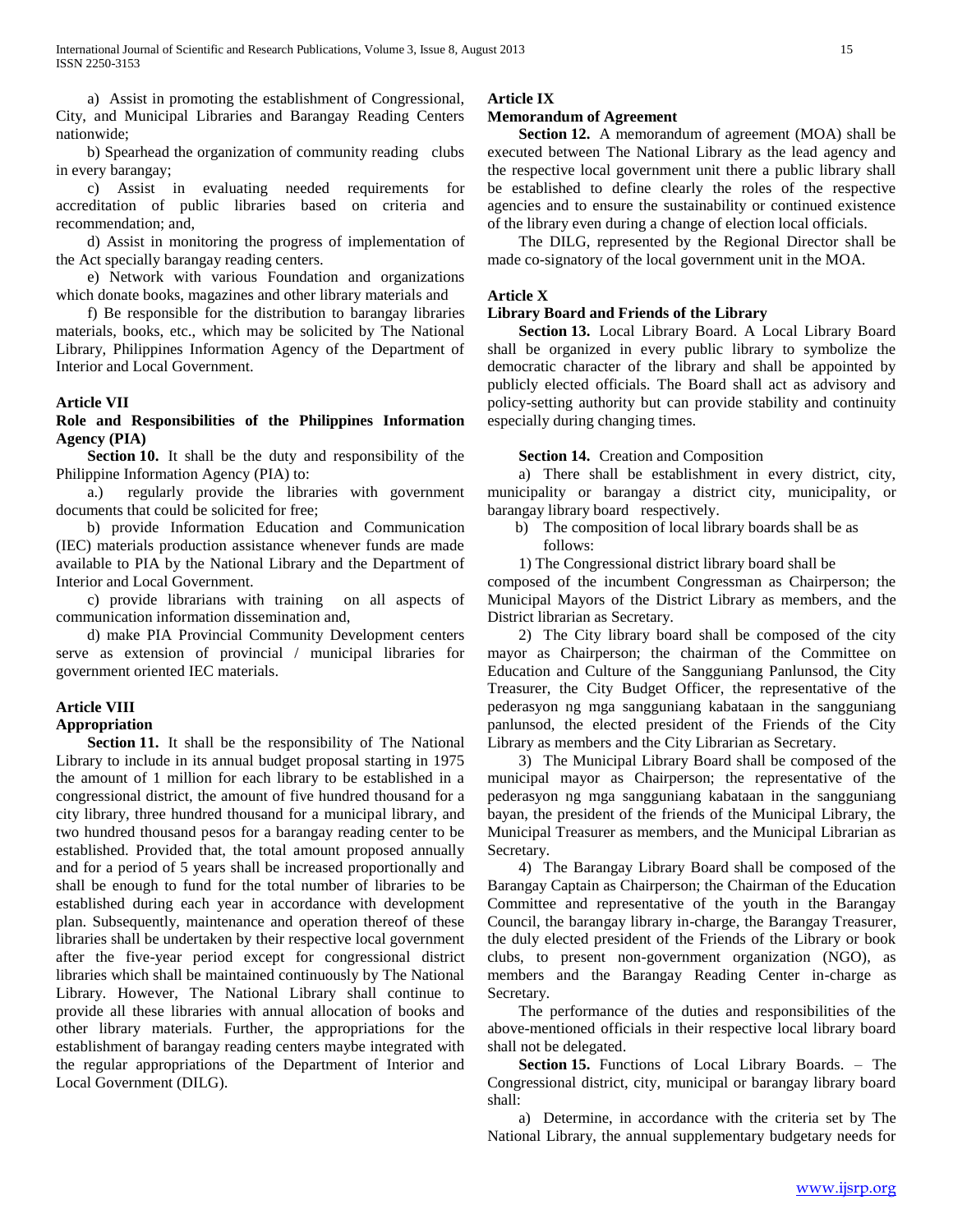the operation and maintenance of library within the congressional district, city, municipality, or barangay as the case may be, and supplementary local cost of meeting such needs, which shall be reflecting in the form of an annual library board budget;

b) Authorize the treasurer as to disburse funds

pursuant to the budget prepared and in accordance with existing rules and regulations;

c) To serve as an advisory committee to the Sanggunian concerned on library matters – such as but not limited to the necessary for and application of local appropriations for public library purposes;

d) Create committees which shall advice local library agencies on matters such as, but not limited to personnel selection and promotion, bids, and awards, grievances and complaints, personnel discipline, budget review, operations review and similar functions.

e) To find ways & means in increasing the book & non-book collections of the library and in improving the facilities of the library.

**Section 16.** Meetings and Quorum Budget Compensation and Remuneration

a) Meeting of the Board shall be held 2 times a year

and shall be called by the chairperson. However, special meeting maybe scheduled as the need arises. A majority of all its members shall constitute a quorum. The District librarian, the city librarian or the municipal librarian, or the barangay reading center in-charge as the case may be, shall prepare the library budget concerned. Such budget shall be supported by programs, projects, and activities of the library board for the ensuing fiscal year. The affirmative vote of the majority if all the members shall be necessary to approve the budget.

 **Section 17.** Compensation and Remuneration. – The cochairman, and members of the congressional district, city or municipal library board shall perform their duties as such without compensation or remuneration. Members thereof who are not officials or employees shall be entitled to necessary traveling expenses and allowance chargeable against the funds of the local library board concerned, subject to existing accounting and auditing rules and regulations.

 **Section 18.** Friends of the Public Library. The Local Library Board shall organize The Friends of the Public Library to support the projects and activities of the library especially those concerning financial support.

# **Article XI**

### **Inter – Agency Committee**

 **Section 19.** Creation and Composition. An national inter – agency committee shall be organized to be composed of a) The National Library; b) The Department of Interior and Local Government; c) The Philippine Information Agency.

 **Section 20.** Functions and Duties

a) The Inter – agency committee shall serve as the consultancy body to hasten the implementation of the Law.

b) It shall serve as the oversight committee which shall study recommend amendment of the Law to the proper body.

# **Article XII Effectivity**

 **Section 21.** These herein Rules and Regulations shall take effect fifteen (15) days following the completion of its publication in the official Gazette or in a newspaper of general circulation.

Done in the city of Manila this  $\_5th$  day of  $\_October$ 1994

(Sgd.) ADORACION M. BOLOS (Sgd.)RAFAEL ALUNAN, III

Actg. Director Secretary

The National Library Department of Interior & Local Government

> (Sgd.) HONESTO ISLETA Press Undersecretary and Officer-in-charge Philippine Information Agency

#### ACKNOWLEDGMENT

 The researchers wish to extend their gratitude to all those in one-way or the other extended their wholehearted support and encouragement for the completion of this study and finally to GOD for the peace, joy, and glory showered upon Him.

#### **REFERENCES**

[1] Apugan, M.J.S. 1998 "Computer Application in Special Libraries & Attitudes of Libraryin-Charge (Administrators) Toward Computerization: A Survey." Unpublished Master's Thesis, MSU-IIT, Iligan City.

- [2] Fajardo, H.J. 2009 Public libraries: partnership with communities. New York: McGraw-Hill.
- [3] Galapin, L.M. 2000 "Why a Public Library is Necessary to Community Education." The Filipino Teacher, 37 (8): 427. Quezon City.
- [4] Heintze, I. J. 2006 The Organization of Small Public Libraries. New York: Mcmillan. [5] Hernandez, S.J.

2010 Serving the Information Needs of Disabled Persons Through New Technology. Manila: AMJ Publishing.

- [6] IFLANET. 2000 Revision of IFLA's Guidelines for Public Libraries. http://www. ifla.org/VII/s8proj/gpl.html. (Accessed: March 2, 2006) [7] Jaucian, S. L.
	- 2003 LGU's Budgetary Allocation and Service Delivery." Unpublished Master's Thesis, University of Nueva Caceres, City of Naga.
- [8] La Cerna, M.C.A. 2009 The National Libraries in the New Information Environment: On Target for the 21st Century. Malaysia: Riverside Printing Press.
- [9] Lopera, C.L. 2011 Library cooperation and networks. http://www.earthlink.com (Accessed: February 14, 2012) [10] Martinez, M. M. 2011 Public libraries: supporting learning process.

(Accessed: December 28, 2012)

[11] Montebon, F.L.

2010 Library development in the 21th century. McGraw-Hill.